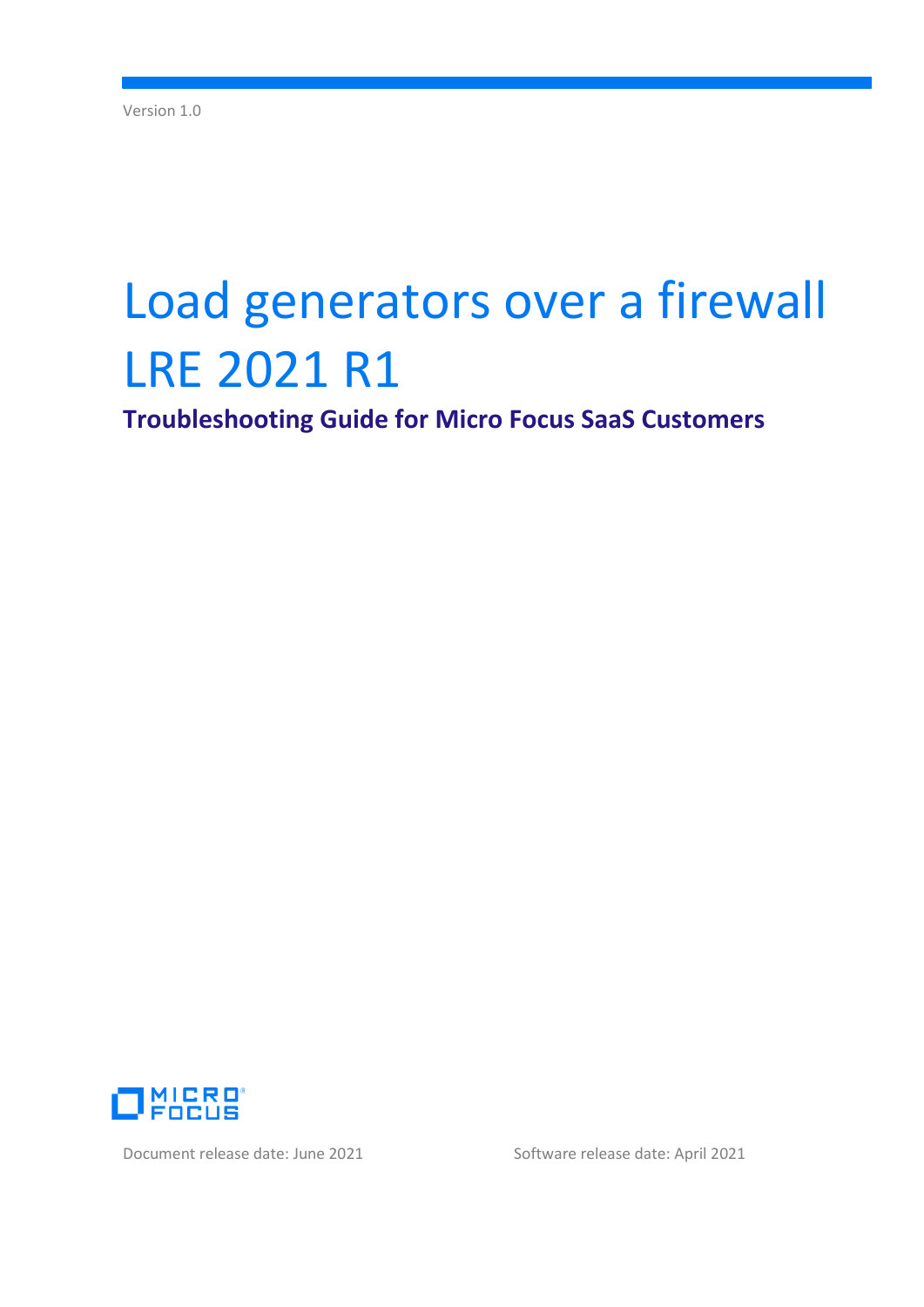# **Legal Notices**

#### **Disclaimer**

Certain versions of software and/or documents ("Material") accessible here may contain branding from Hewlett-Packard Company (now HP Inc.) and Hewlett Packard Enterprise Company. As of September 1, 2017, the Material is now offered by Micro Focus, a separately owned and operated company. Any reference to the HP and Hewlett Packard Enterprise/HPE marks is historical in nature, and the HP and Hewlett Packard Enterprise/HPE marks are the property of their respective owners.

#### **Warranty**

The only warranties for Seattle SpinCo, Inc. and its subsidiaries ("Seattle") products and services are set forth in the express warranty statements accompanying such products and services. Nothing herein should be construed as constituting an additional warranty. Seattle shall not be liable for technical or editorial errors or omissions contained herein. The information contained herein is subject to change without notice.

#### **Restricted Rights Legend**

Confidential computer software. Except as specifically indicated, valid license from Seattle required for possession, use or copying. Consistent with FAR 12.211 and 12.212, Commercial Computer Software, Computer Software Documentation, and Technical Data for Commercial Items are licensed to the U.S. Government under vendor's standard commercial license.

#### **Copyright Notice**

© Copyright 1993 - 2021 Micro Focus or one of its affiliates.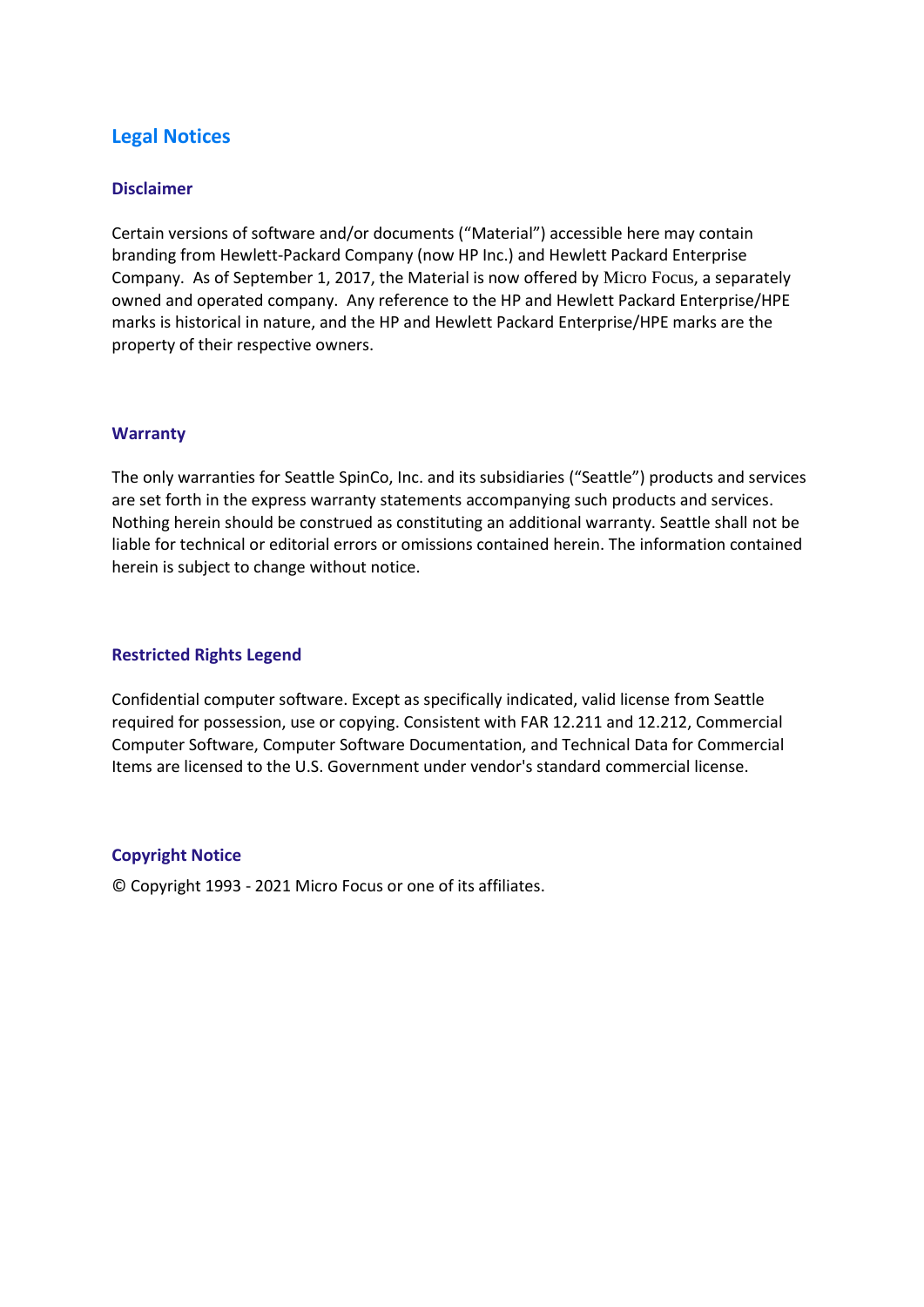# **Contents**

| 1 |     |                                                                                            |  |  |  |  |
|---|-----|--------------------------------------------------------------------------------------------|--|--|--|--|
| 2 |     |                                                                                            |  |  |  |  |
| 3 |     |                                                                                            |  |  |  |  |
| 4 |     |                                                                                            |  |  |  |  |
| 5 |     |                                                                                            |  |  |  |  |
|   | 5.1 | Symptom: The load generator is not listed in the Hosts view in LRE (Q3) 9                  |  |  |  |  |
|   | 5.2 | Symptom: The LG is listed as "Unavailable" or "Non-Operational" in LRE (Q4) 11             |  |  |  |  |
|   | 5.3 | Symptom: Tests fail to start even though all involved LGs are "Operational" (Q5)  18       |  |  |  |  |
| 6 |     |                                                                                            |  |  |  |  |
|   | 6.1 | Symptom: All LGs in one location have fallen into "Non-Operational" status (Q2, Q4)  19    |  |  |  |  |
|   | 6.2 | Symptom: Some LGs have fallen into "Non-Operational" status, while other LGs on the        |  |  |  |  |
|   | 6.3 | Symptom: Tests fail to start even though all involved LGs are listed as operational (Q5)21 |  |  |  |  |
|   | 6.4 | Symptom: Tests start, though a sudden immediate drop in running VUser count occurs         |  |  |  |  |
| 7 |     |                                                                                            |  |  |  |  |
| 8 |     |                                                                                            |  |  |  |  |
|   | 8.1 |                                                                                            |  |  |  |  |
|   | 8.2 |                                                                                            |  |  |  |  |
|   | 8.3 |                                                                                            |  |  |  |  |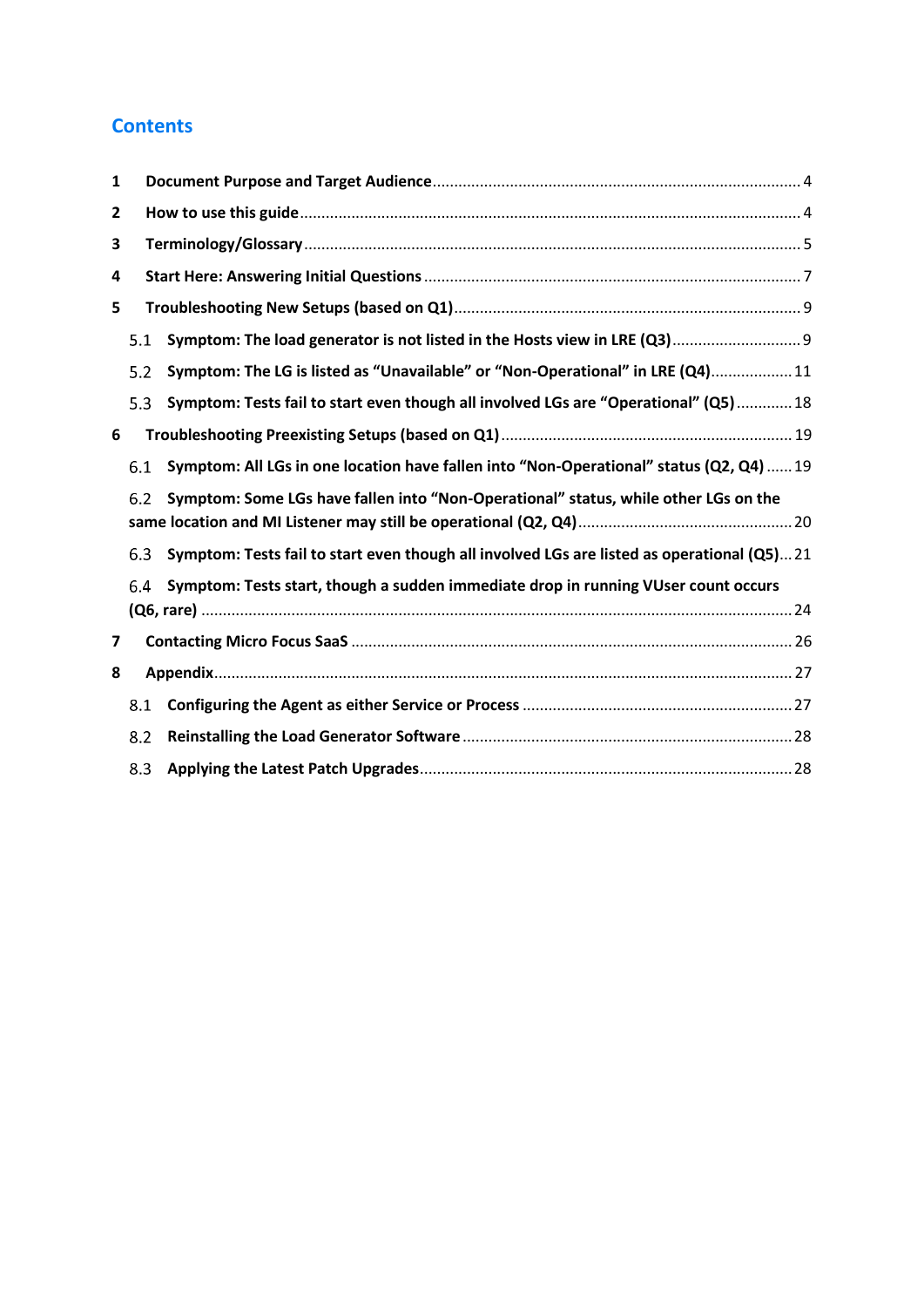# <span id="page-3-0"></span>**1 Document Purpose and Target Audience**

The "Load generators over a firewall - LRE 2021 R1 Troubleshooting Guide" assists Micro Focus SaaS customers to assess and directly address typical issues in Windows-based load generator over a firewall setup located in their networks. These setups are often also referred to as "On-premises Load Generators" (OPLGs).

Investigated issues in this document include:

- Load generators not listed in the "Resources/Hosts" view.
- Load generators not listed in operational state.
- Load generators that prevent tests to start.
- Load generators crashing during tests.

Note that this guide does not attempt to include all potential root causes for the above symptoms. Instead, it simply isolates typical causes and assists in quickly addressing them.

The target audience of this document is technical personnel of Micro Focus SaaS customers who are involved with operating load tests within LRE or later and/or installing and maintaining load generators (injectors) in their own network that are connected to Micro Focus SaaS LRE environments. The audience typically includes load test specialists, QA lab managers, and QA managers.

# <span id="page-3-1"></span>**2 How to use this guide**

Please use this guide if you plan to troubleshoot an existing load generator over a firewall installation that is not (yet) functioning as expected. For information on how to conduct new installations from scratch, please use the document "Load generators over a firewall - LRE 2021 R1 Installation Guide" instead.

This troubleshooting guide consists of four main chapters:

"**5. Start Here: Answering Initial Questions**" asks a few basic questions about the setup and behavior, helping to triage the later troubleshooting path and to select the next chapter.

"**6. Troubleshooting New Setups**" and "**7. Troubleshooting Preexisting Setups**" each contain subchapters to troubleshoot typical symptoms. Guided by the answers of chapter 5, these chapters are to be read selectively. First select the observed symptoms based on your answers, then proceed to troubleshoot them cause by cause as listed until either the issue is addressed, or SaaS needs to be contacted.

"**8. Contacting Micro Focus SaaS**" describes briefly which information is minimally required by Micro Focus SaaS in case that your specific load generator issue cannot be solved by the measures proposed in this guide. Including sufficient information when filing your case will help speeding up resolution times by allowing us to start the initial investigation of your case more quickly.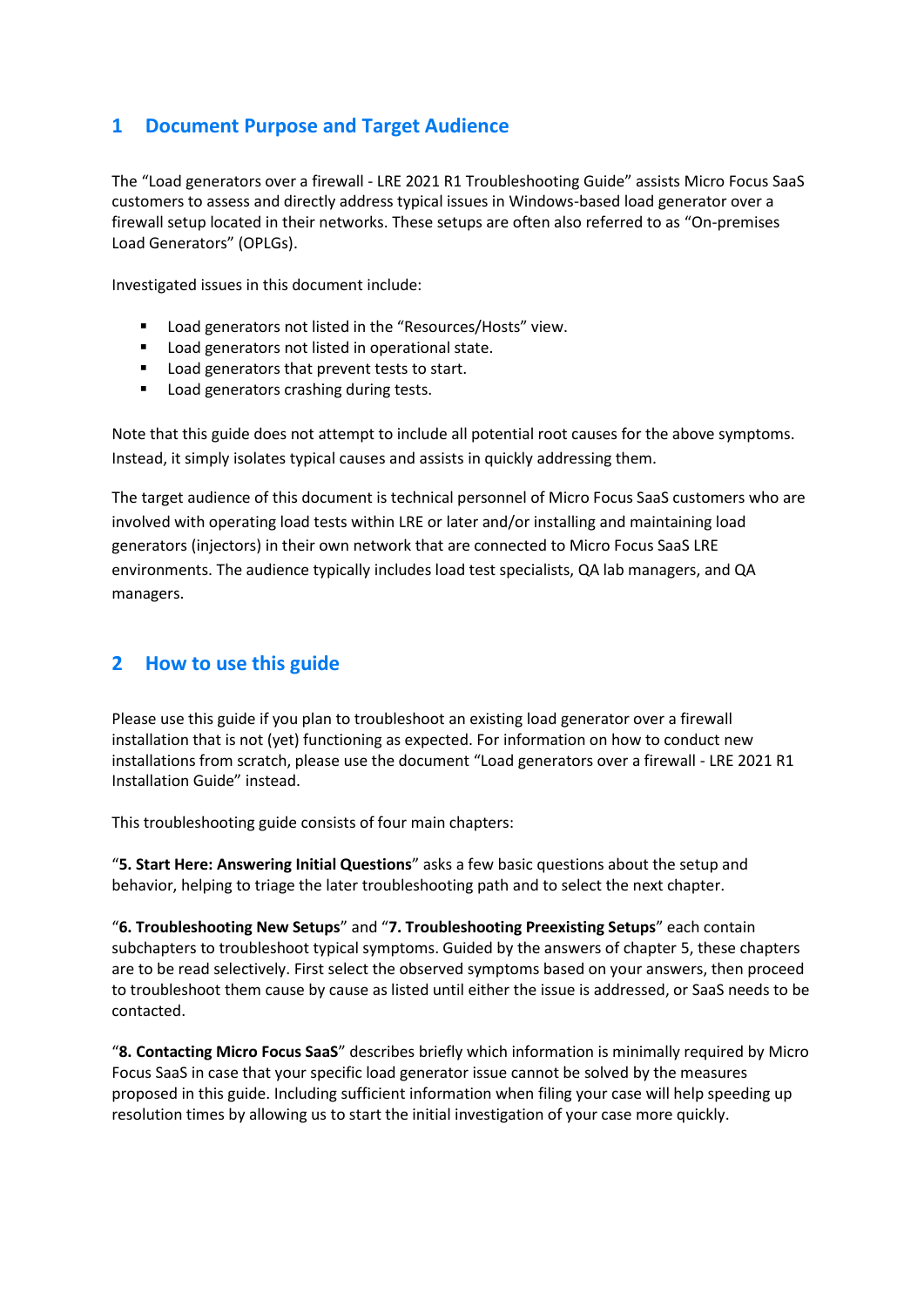# <span id="page-4-0"></span>**3 Terminology/Glossary**

#### **LoadRunner Enterprise (LRE)**

The new name for Performance Center (PC).

#### **OneLG**

The load generator installation package for all LoadRunner family products.

#### **Load Generator Over The Firewall**

A load generator that is located inside the customer's network and connected to a Micro Focus SaaS LRE instance for the purpose of performance testing. Most load generators get installed on Windows through the "Standalone Load Generator" setup. They are maintained by customer personnel rather than Micro Focus SaaS personnel.

#### **On-premises Load Generator**

Another term used for a standalone load generator in the customer environment.

#### **Private Load Generator**

Another term used for a standalone load generator in the customer environment.

#### **Host**

A machine that acts as a standalone load generator.

#### **Agent Configuration**

An application installed on the host that is used to configure the specific load generator. It is typically accessible through "Start/All Programs/Micro Focus/Load Runner/Advanced Settings/Agent Configuration".

#### **Agent Service (Agent)**

A Windows service ("LoadRunner Agent Service") that runs on the host to connect it to Micro Focus SaaS LRE. In rare cases, the load generator is alternatively installed as a process instead that needs to be started by a logged in user.

#### **Firewall**

In the context of this document, we refer to the firewall(s) in the customer's network that typically separate(s) the load generator hosts from the internet.

#### **MI Listener (MIL)**

An MI Listener is a server located in the Micro Focus SaaS network that acts as a proxy to connect the customer's load generators with LRE in the Micro Focus SaaS datacenters. Each host must be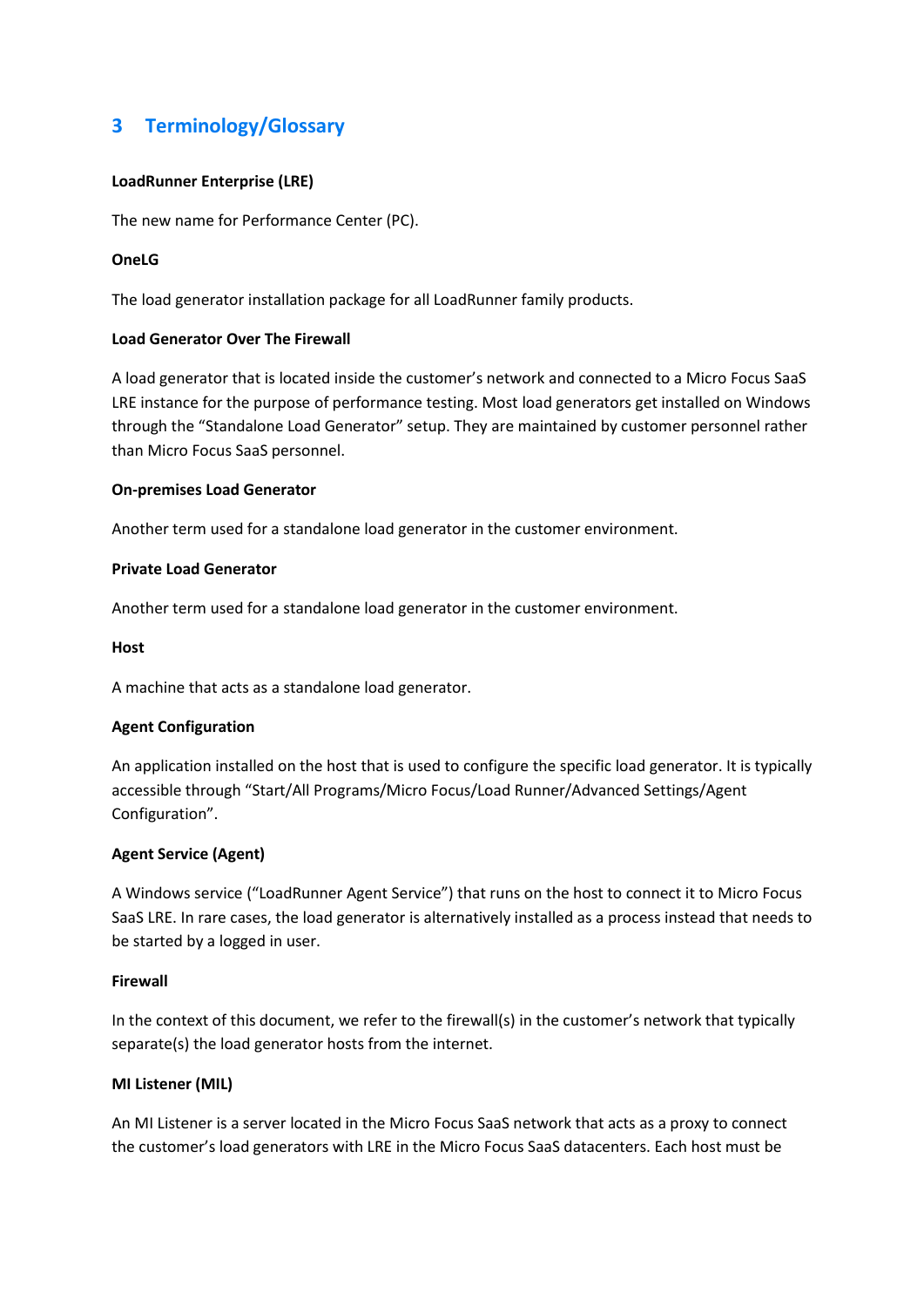configured in the Agent Configuration to point to that MIL (by entering the public DNS name of the MIL into the "MI Listener" field).

#### **Standalone Load Generator**

This is the software package initially installed when deploying a load generator over a firewall. Application of the latest patches available for download on your LRE instance might also be required, as described in detail later in this document.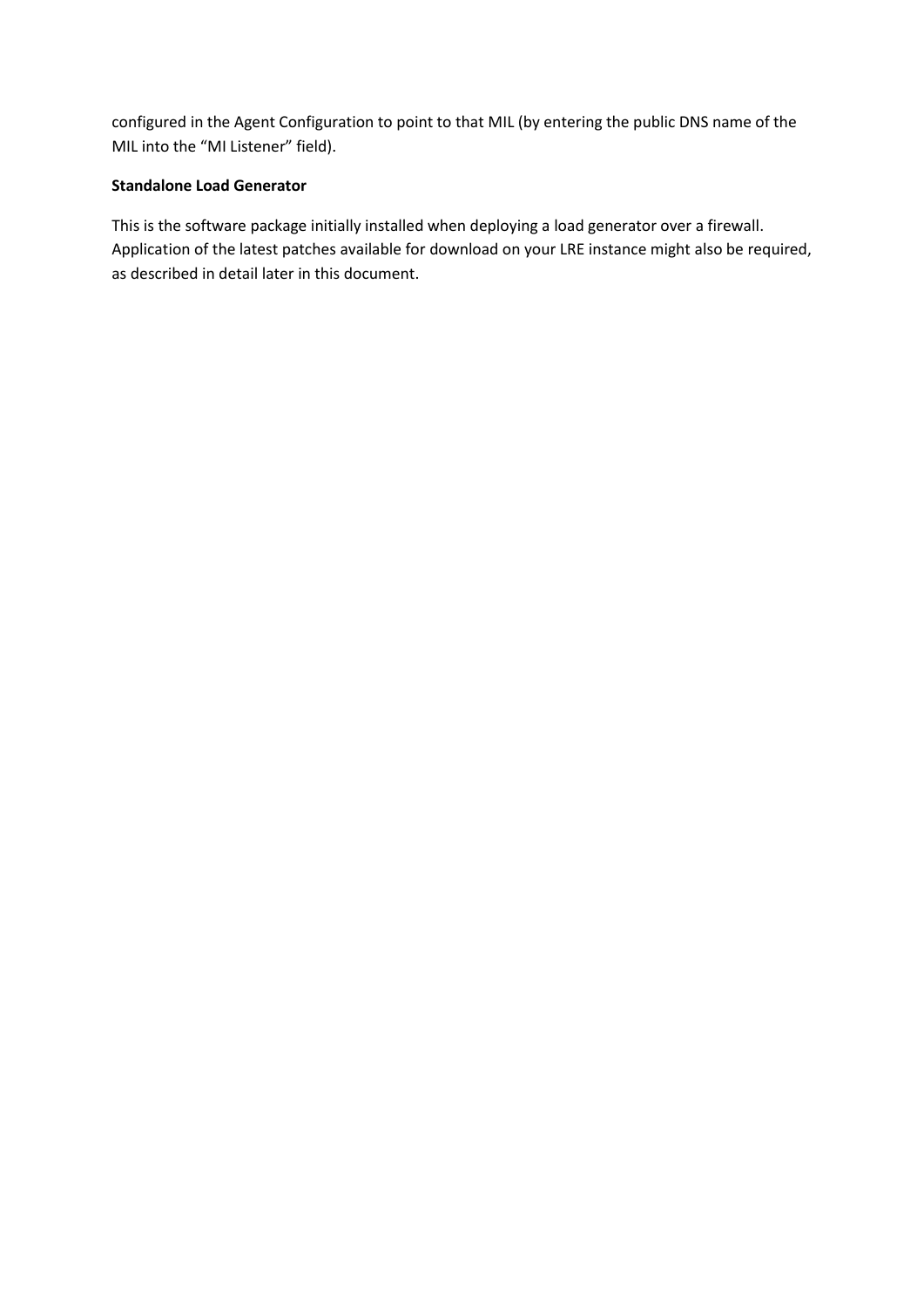# <span id="page-6-0"></span>**4 Start Here: Answering Initial Questions**

Please start with answering the following questions before proceeding to the next chapter.

#### **Q1. Did the load generators (affected by the issue) work successfully in previous load tests (preexisting setup), or is the issue present since installation (new setup)?**

Whereas chapter 6 deals with symptoms and causes typically found in new setups, chapter 7 is dedicated mainly to symptoms in preexisting setups.

#### **Q2. Does the issue occur in all load generators deployed in the same customer network location, or only on some or one of them?**

#### **Q3. Are the load generators in question visible in the "Resources/Hosts" list?**

To answer this question, log into LRE and if you have sufficient privileges, display the "Resources/Hosts" view without any filters. This view lists each load generator registered for your pool/project, identified in the "Name" and "Location" columns. Check if the load generators having the issue are listed here.

If they are not listed, especially for new setups, they may not have been registered yet in LRE yet, or under a different name. In this case, proceed to chapter 6.1 immediately.

#### **Q4. What value does the "Status" column for the load generators show: "Operational", "Non-Operational", or "Unavailable"?**

Please note: "Unavailable" load generators are not available for load testing by definition, unless they get made available by either Micro Focus SaaS personnel or applying "Reconfigure Host" successfully, leading LRE to move them into "Operational" or "Non-Operational" state. Newly registered load generators start out as "Unavailable" until marked differently by Micro Focus SaaS when the SaaS portion of the setup is determined complete. To move a host from "Unavailable" state, please contact Micro Focus SaaS to determine the cause for this state and to request to make them operational when possible.

"Non-Operational" load generators typically are or recently have been involved in connectivity issues, as further diagnosed in this document. In this state, they cannot be used in load tests. Load generators also can be non-operational by design after a new, previously "Unavailable" load generator has been put into "non-operational" by using "Reconfigure Host".

"Operational" load generators are listed as available for load tests. However, they may still become non-operational in some cases when attempting to start a test unsuccessfully. Such cases include e.g. insufficient patch level on the load generators, and recently failed test starts due to other failing load generators involved in the test. Such cases are discussed later in this document.

NOTE: Controllers also can list as non-operational. However, in most cases this happens shortly after a test run fails to start because of a load generator being or turning non-operational. If so, the nonoperational status of the controller must be ignored as it is only indicative of faulty load generator and not the controller itself. This is the case because LRE automatically puts the controller of the test into non-operational status in case a load generator is faulty during test start, then putting the controller back into operational state by itself a few minutes later. However, should you observe a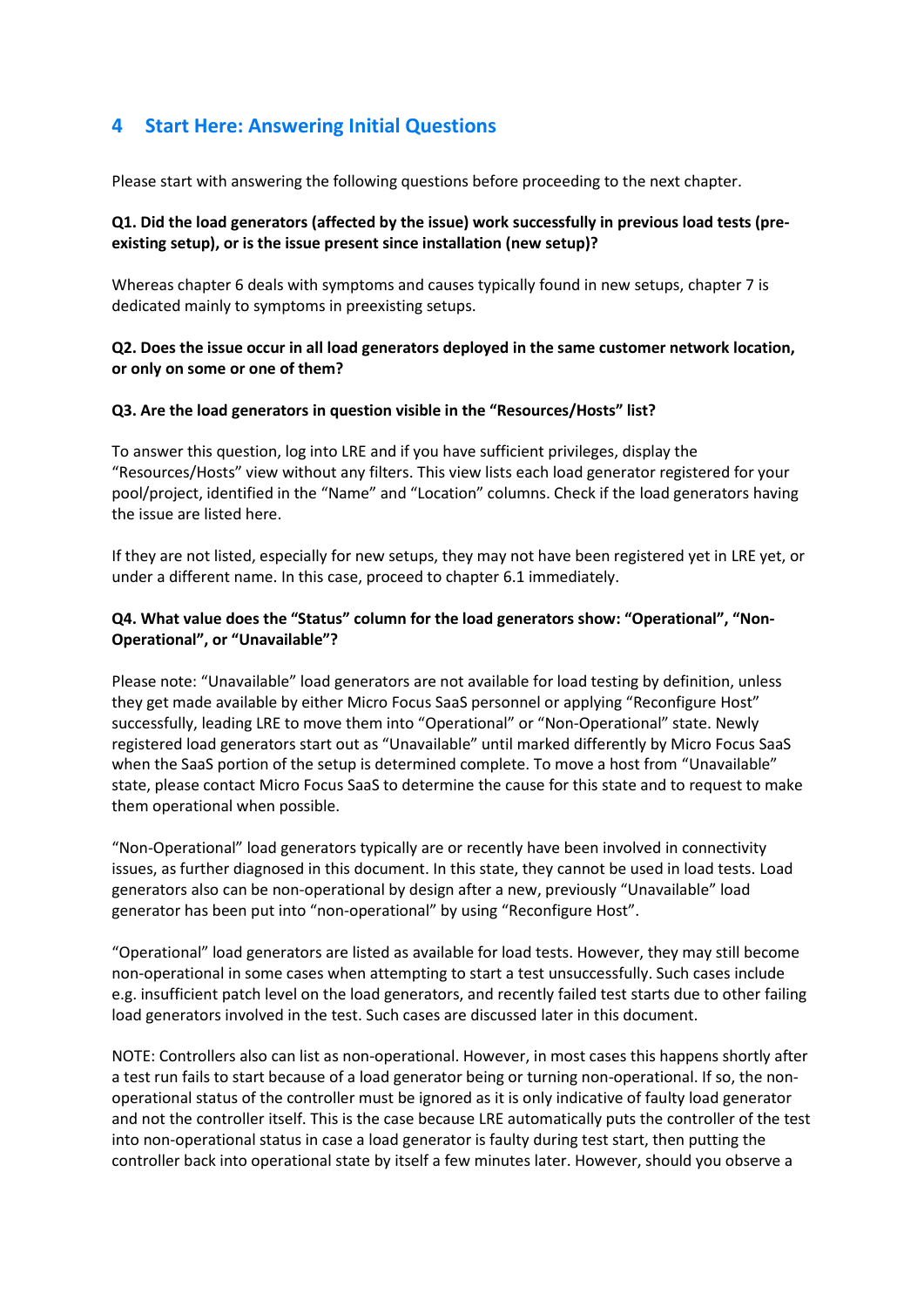controller to be in "non-operational" status for prolonged time *without* any load generators being non-operational then please report an incident to Micro Focus SaaS about the controller issue.

#### **Q5. If "Status" shows "Operational", can a load test be started successfully that includes the load generator(s) in question?**

Note that if a test cannot be started due to load generator issues, typically three things happen during the start checklist screen of the load test. First, the step "Connecting to load generators…" fails with an error message specifically listing the load generator(s) at fault. Second, these load generators get marked as non-operational. Third, the controller gets marked Non-Operational as well for a few minutes, until a regular background task in LRE puts it back into "Operational".

#### **Q6. If the test starts, do you see sudden large drops in VUser count during the test, indicating that the load generator(s) in question fail during the load test?**

One symptom is an unexpected sudden (immediate, at the same exact time) drop of larger amounts of VUsers during the test as seen on the "Running VUsers" graph. Note that this symptom is different from a fast decreasing, though not immediate drop of the number of running VUsers that is typically caused by script or test environment issues.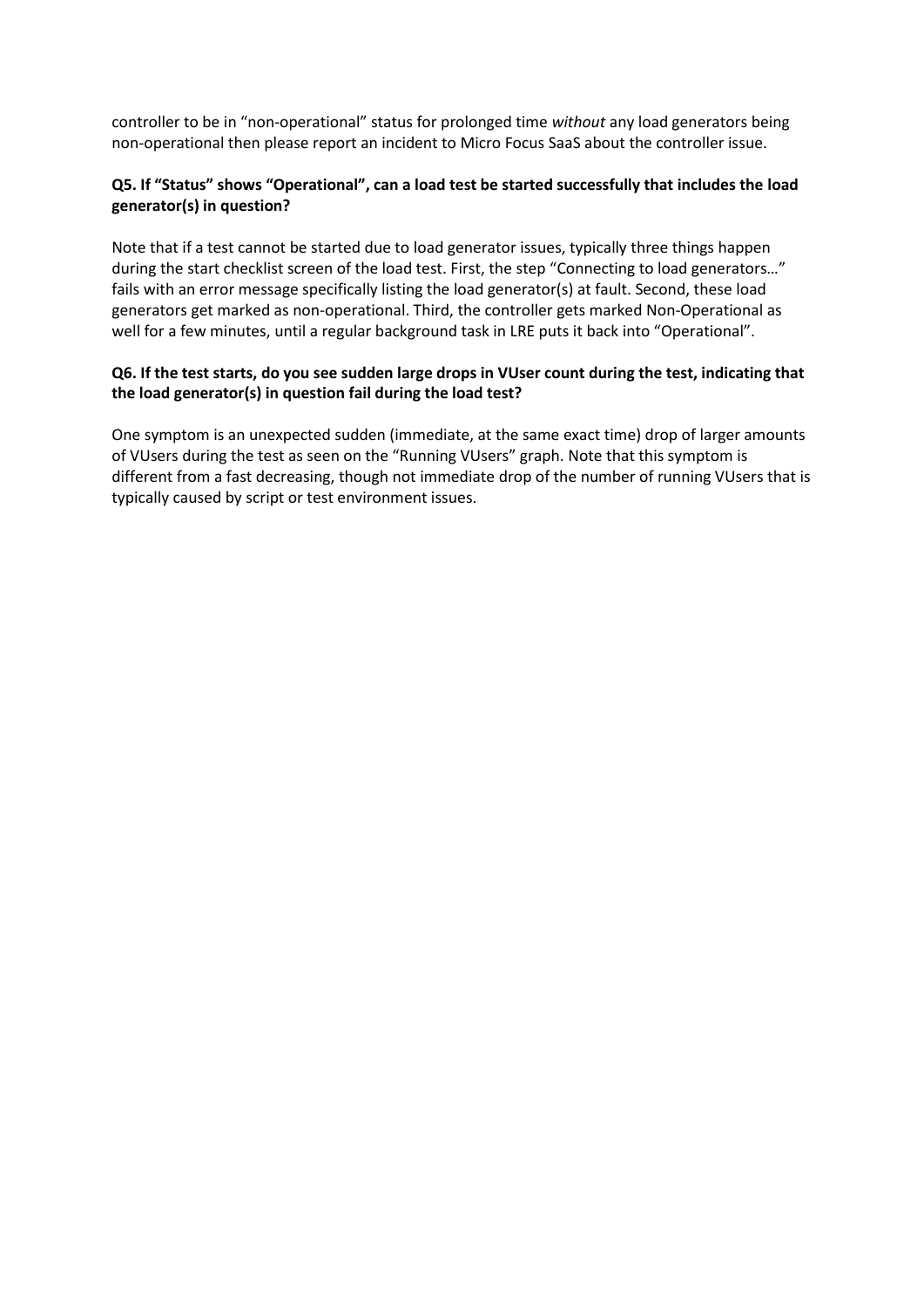# <span id="page-8-0"></span>**5 Troubleshooting New Setups (based on Q1)**

Multiple components must be configured correctly first before load generators can operate properly. This section helps you to eliminate and address common causes of incomplete or incorrect configurations that typically occur in new setups. If the issue cannot be addressed this way, progress to chapter 7 and 8 below.

#### <span id="page-8-1"></span> $5.1$ **Symptom: The load generator is not listed in the Hosts view in LRE (Q3)**

Please walk through the list of potential causes below.

#### *Cause: Naming mismatch or host not yet registered in LRE*

Each load generator must have a name and resides in a specific location. Both the load generator name and location name must be unique across LRE. Location names are typically picked by SaaS or by the customer and given by location for a customer. Typically locations are e.g. named after the customer, and if multiple locations exist for a customer, their names need to be specified further to distinguish them among each other, e.g. by geography or data center name. All load generators in the same location (e.g. data center) have to use the same location name. The only characters allowed in load generator names and location names are letters, numbers, dashes, and the underscore character.

Examples of valid load generator names (if not already used) are: *newbanklg01* to *newbanklg15* Examples of valid location names are: *newbank* and *newbanksouth*

Troubleshooting:

- On the load generator, start the "Agent Configuration" application, typically located at "Start/All Programs/Micro Focus/Load Runner/Advanced Settings/Agent Configuration". Make sure that the "Enable Firewall Agent" checkbox is enabled, then click on "Settings".
- Now verify that the "Local Machine Key" field contains the exact spelling of the unique load generator name and the location name, separated by an underscore character: <injectorname>\_<locationname>

E.g. for load generator "newbanklg12" in location "newbanksouth", the Local Machine Key has to be newbanklg12 newbanksouth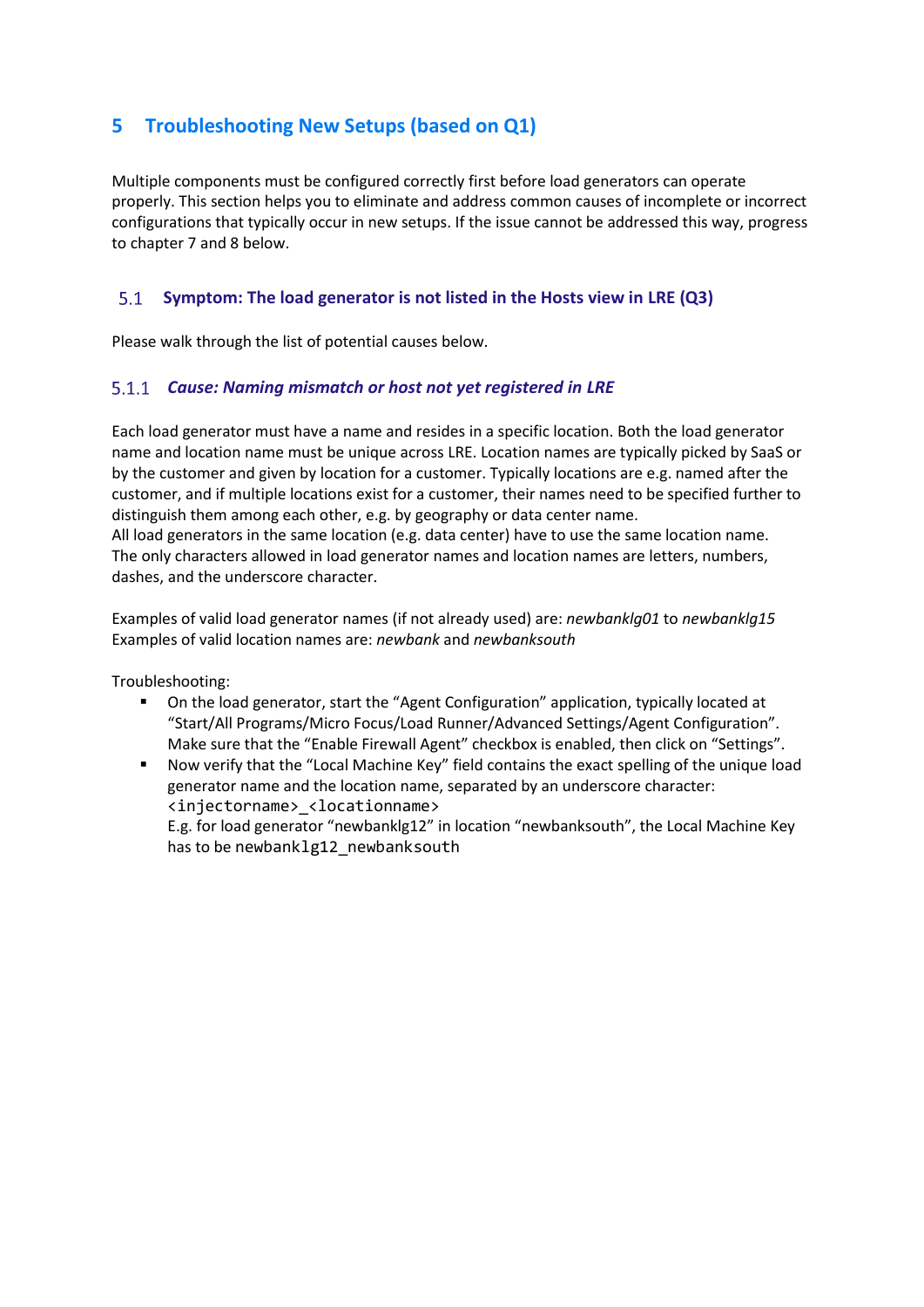| Property<br><b>MI Listener Name</b> | Value<br>almrwc1645p-mil1.saas.microfocus.com                                                  | ▲ |
|-------------------------------------|------------------------------------------------------------------------------------------------|---|
| Local Machine Key                   | newbanklg12_newbanksouth                                                                       |   |
| <b>Connection Timeout (seconds)</b> | 20                                                                                             |   |
| MI Listener User Name               |                                                                                                | Ξ |
| <b>MI Listener Password</b>         |                                                                                                |   |
| <b>Server Domain</b>                |                                                                                                |   |
| <b>Connection Type</b><br>-         |                                                                                                |   |
| ⊙ тср                               |                                                                                                |   |
| $\sqcap$ O http:                    |                                                                                                |   |
| Proxy Name                          |                                                                                                |   |
| Proxy Port                          |                                                                                                |   |
| <b>Droyel Leon Names</b>            |                                                                                                |   |
| Local Machine Key:                  | A string identifier used to establish a unique connection from behind the firewall, via the MI |   |

- At this point, verify if this load generator is registered under the load generator name in the named location inside of LRE and if it is visible to your project. To do this, log into LRE, and select the "Resources/Hosts" view that lists all load generators (both injectors over the firewall as well as SaaS load generators, if purchased) that are available for your project. Make sure to remove any potentially pre-existing filters from the view. Check the "Name" and "Location" columns and see if you can find a line item that has both the load generator name and the load generator location name listed.
- Only if there is a load generator listed whose name and location are exactly spelled as configured in the Local Machine key, the load generator is registered correctly (in our case it would be a host named "newbanklg12" and a location named "newbanksouth").
- Otherwise, the issue can be resolved as follows.
	- If you find the host listed, though with spelling differences from the Local Machine Key: Either change the spelling of the load generator name in the Local Machine Key in the agent configuration to match as listed in LRE (and let the agent restart afterwards), or you can request from SaaS to correct the load generator name and/or location name in LRE as needed.
	- Instead, if you cannot find the host listed at all: Request from Micro Focus SaaS to add the host to your project, using the given load generator name and location name. Be sure to provide the name of the project, and the correct case-sensitive spelling for location and load generator names, for example by copy-pasting the value of the Local Machine Key from your installation.

Micro Focus SaaS will then perform the necessary steps, either registering the host for you, and/or registering the location if not yet present, or, if the host is already registered, simply adding it to the pool assigned to your project.

If after these steps the load generator still does not show up in the hosts list (in any state), please continue to work with Micro Focus SaaS on this issue directly.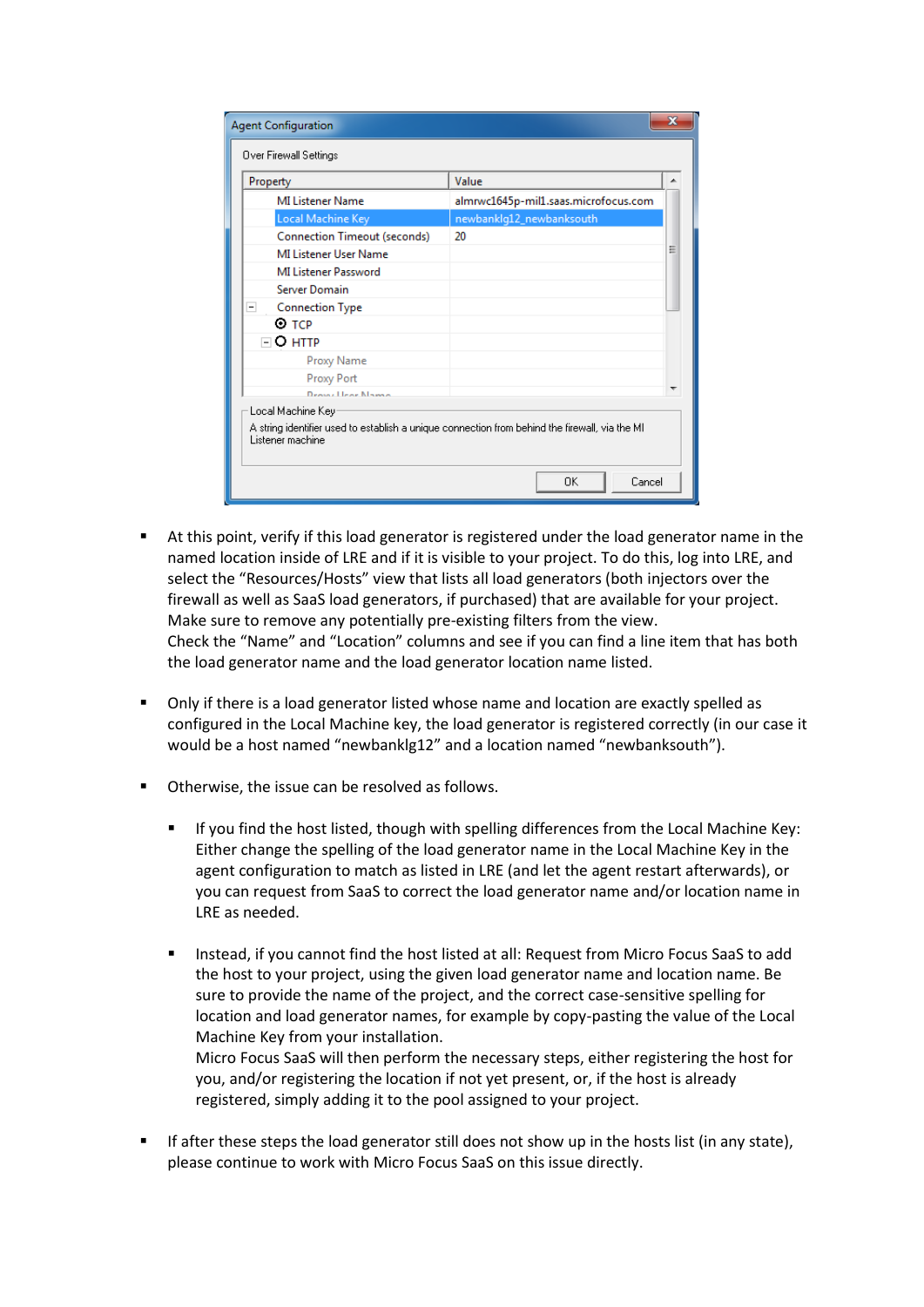#### <span id="page-10-0"></span> $5.2$ **Symptom: The LG is listed as "Unavailable" or "Non-Operational" in LRE (Q4)**

The symptom is that under Resources/Hosts in LRE, the load generator shows up but is listed in "Unavailable" or "Non-Operational" status instead of the "Operational" status required for the load generator to be ready for a load test.

Note that a "Non-operational" status typically indicates that at some previous point in time the host was indeed operational, though it is currently not. In contrast, an "Unavailable" status of a host indicates typically that the load generator setup in question is not yet complete and it never has connected to LRE successfully before, or in rare cases that Micro Focus SaaS later chose to make the host unavailable temporarily for maintenance.

This symptom can have a variety of causes. Let us eliminate the most common ones.

#### *Cause: Name mismatch*

Troubleshooting:

Similar to cause 6.1.1, a misspelled local machine key in the Agent Configuration will prevent a load generator to show up in LRE as operational. Please follow step 6.1.1 above to assume that both load generator name and host name are properly present in the load generator's Agent Configuration and in the LRE "Resources/Hosts" table.

In case you perform a change in the Agent Configuration, make sure to allow restarting the agent as requested by a popup after saving your edits, and in LRE's "Resources/Hosts" list, a few moments later select the host and click "Check Host". If it does not turn to operational this way, wait for at least 10 minutes for the load generator's "Operational" state to appear in LRE's "Resources/Hosts" graph, and if still not operational, continue troubleshooting as below.

# *Cause: Other common agent configuration issues*

Troubleshooting:

On the load generator, when starting the "Agent Configuration" application, check that the Firewall Agent checkbox is enabled. If not, the load generator will not attempt to connect to LRE.

| Agent Configuration             |          |  |  |  |  |  |  |  |  |
|---------------------------------|----------|--|--|--|--|--|--|--|--|
| <b>▽</b> Enable Firewall Agent  | Settings |  |  |  |  |  |  |  |  |
| <b>Enable Terminal Services</b> |          |  |  |  |  |  |  |  |  |
| ΩK<br>Cancel                    | Help     |  |  |  |  |  |  |  |  |

▪ Click on "Settings" and check the "MI Listener Name" field: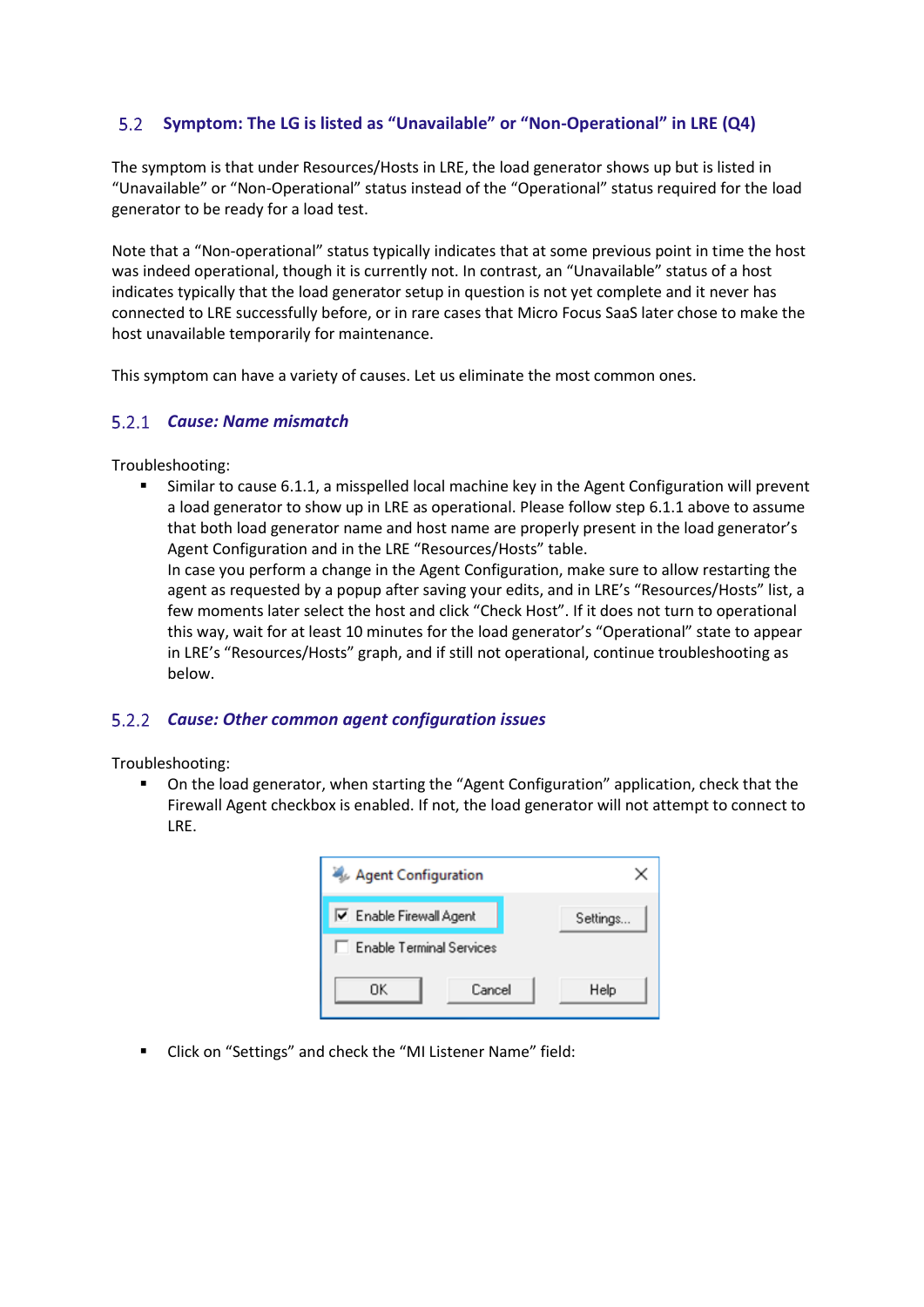| <b>MI Listener Name</b>             |                                                            |  |
|-------------------------------------|------------------------------------------------------------|--|
| Local Machine Key                   | almrwc1645p-mil1.saas.microfocus.com<br>sii-west-lg-01_ofw |  |
| <b>Connection Timeout (seconds)</b> | 20                                                         |  |
| MI Listener User Name               |                                                            |  |
| <b>MI Listener Password</b>         |                                                            |  |
| <b>Server Domain</b>                |                                                            |  |
|                                     |                                                            |  |
| <b>Connection Type</b><br>⊙ тср     |                                                            |  |
| $\sqcap$ O http:                    |                                                            |  |
| Proxy Name                          |                                                            |  |
| Proxy Port                          |                                                            |  |
| <b>Drowy Llear Names</b>            |                                                            |  |

This field is supposed to contain the public DNS name, or, alternatively, IP address, of the MI Listener host *as provided to you by Micro Focus SaaS*. Note that the DNS name on the screenshot is just an example and may not be the correct address for your load generators. If in doubt, contact Micro Focus SaaS to obtain the correct DNS name or IP address for your MI Listener host.

Note that in specific cases, multiple MI Listeners may have been made available for your account, typically to balance the load from larger amounts of load generators.

- Check the "Connection Timeout (seconds)" field. Values should be between 5 and 20 seconds. For larger setups of 20 and more load generators, we recommend using 20 seconds.
- Scroll down and check that that "Use Secure Connection (SSL)" is enabled and that the "Check Server Certificates" is set to "None".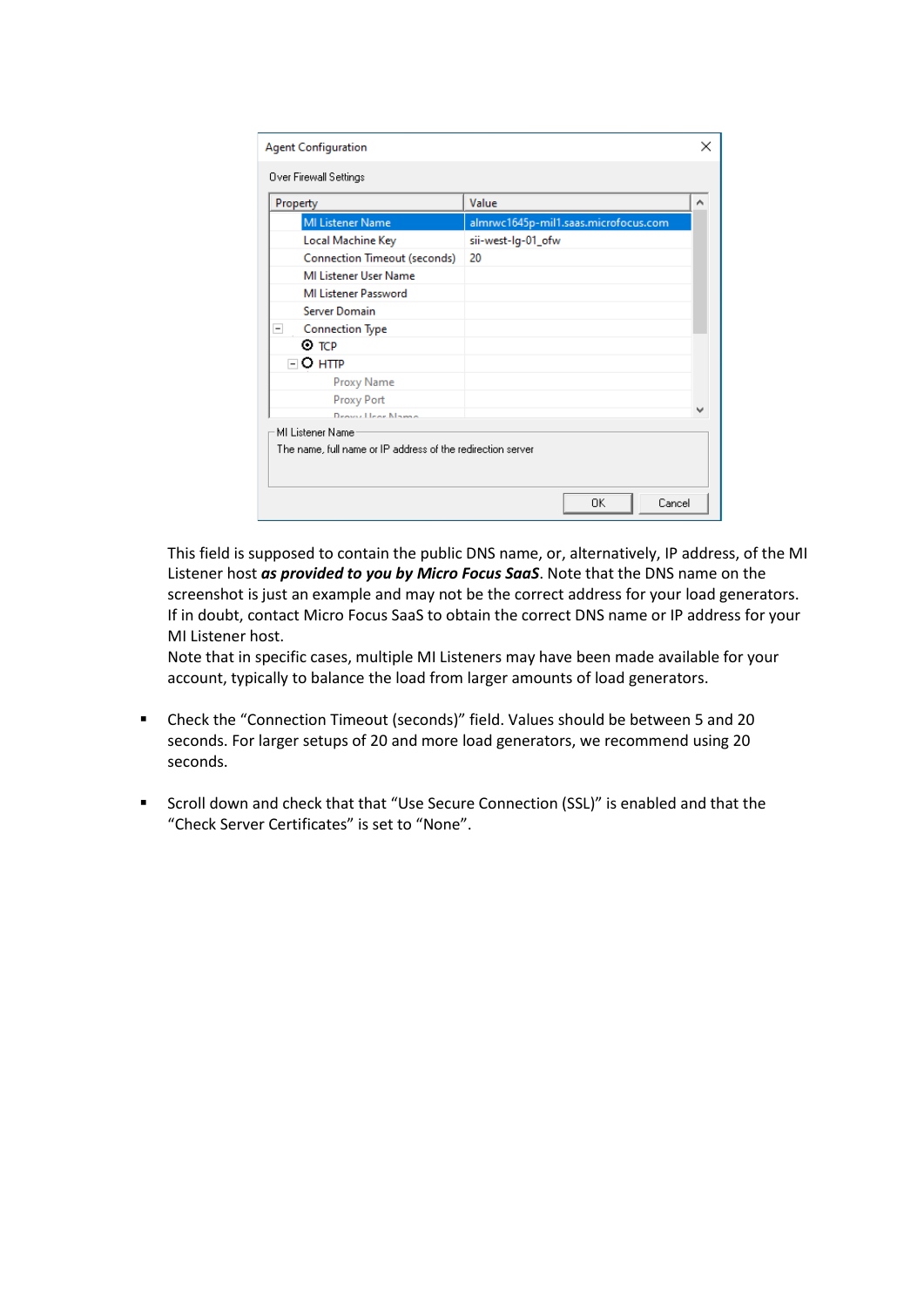| <b>Agent Configuration</b><br>×                    |                                                                                                                                                                                                        |   |  |  |  |  |
|----------------------------------------------------|--------------------------------------------------------------------------------------------------------------------------------------------------------------------------------------------------------|---|--|--|--|--|
| Over Firewall Settings                             |                                                                                                                                                                                                        |   |  |  |  |  |
| Property                                           | Value                                                                                                                                                                                                  | ۸ |  |  |  |  |
| <b>Connection Type</b><br>$\overline{\phantom{0}}$ |                                                                                                                                                                                                        |   |  |  |  |  |
| $\odot$ TCP                                        |                                                                                                                                                                                                        |   |  |  |  |  |
| $\Box$ O http                                      |                                                                                                                                                                                                        |   |  |  |  |  |
| Proxy Name                                         |                                                                                                                                                                                                        |   |  |  |  |  |
| Proxy Port                                         |                                                                                                                                                                                                        |   |  |  |  |  |
| Proxy User Name                                    |                                                                                                                                                                                                        |   |  |  |  |  |
| Proxy Password                                     | *****                                                                                                                                                                                                  |   |  |  |  |  |
| Proxy Domain                                       |                                                                                                                                                                                                        |   |  |  |  |  |
| $\Box$ Use Secure Connection (SSL)                 |                                                                                                                                                                                                        |   |  |  |  |  |
| <b>Check Server Certificates</b>                   | None                                                                                                                                                                                                   |   |  |  |  |  |
| Private key password                               | *****                                                                                                                                                                                                  |   |  |  |  |  |
| <b>Check Server Certificates</b>                   |                                                                                                                                                                                                        |   |  |  |  |  |
| the certificate information.                       | Authenticate SSL certificates that are sent by the server. Medium - Verifies that the server<br>certificate is signed by a trusted Certification Authority. High - verifies that the sender IP matches |   |  |  |  |  |
|                                                    | ΩK<br>Cancel                                                                                                                                                                                           |   |  |  |  |  |

**■** If you made any changes, allow the Agent to restart as prompted and wait for 10 minutes before checking if LRE now lists the load generator as operational.

# *Cause: Firewall not open (for typical non-proxy configurations)*

In order for a load generator to connect to LRE, the firewall around your network that hosts your load generator must have port 443 open for outbound communication (an exception is the less common use of proxy configurations, which require tunneling the load generator's communication to LRE through a proxy in your network to pass through the firewall this way). In many cases, outbound communication on port 443 is permitted already before load generator installation, though in cases of higher security, even outgoing communication may be blocked by default.

Troubleshooting:

- On the load generator, open a Windows command shell (e.g. by Start/Run, typing "cmd").
- Enter "telnet <MI\_Listener\_DNS\_name> 443" and check the response. The MI Listener DNS name is provided by Micro Focus SaaS and needs also to be entered identically in the Agent Configuration's "MI Listener" field (see cause 6.2.2). E.g. for the MI Listener used in our earlier example, the command is:

telnet almrwc1645p-mil1.saas.microfocus.com 443

If the response looks like this: (blinking cursor on empty window)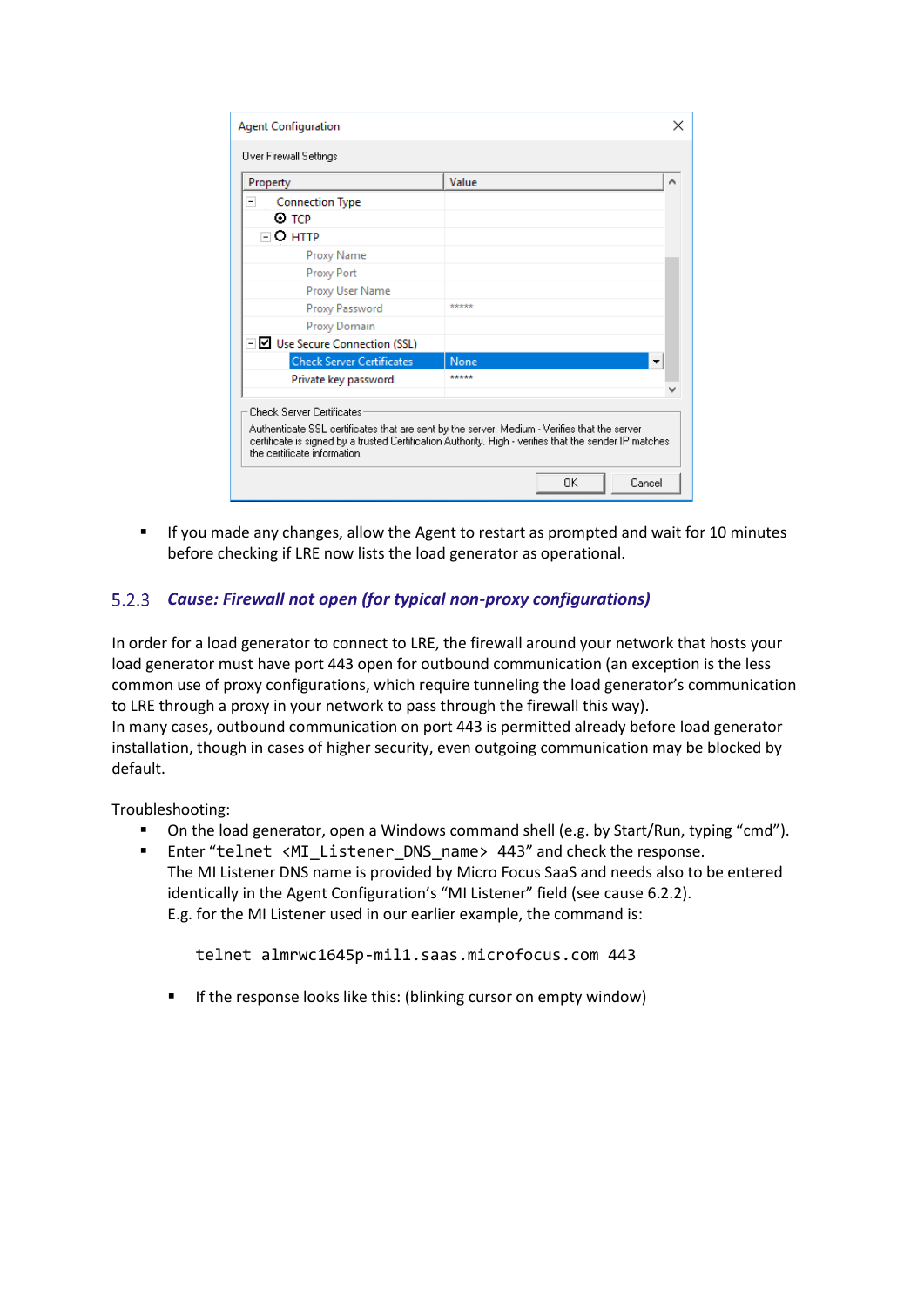

… then the firewall is open from the load generator to the MI Listener on port 443, as it needs to be. You can click the "X" close icon to close the window and proceed to the next cause.

If the response looks like this: ("could not open connection ...")



... then the firewall is not open and is in need to be opened by your IT Security team, unless you used proxy configuration instead. Please contact your IT Security Team to open the firewall from the list of IP addresses of load generators you use to the MI Listener DNS name (alternatively, IP address) outgoing on port 443. Note that the firewall rule does not have to be bidirectional, as incoming connections can still be blocked safely without functional impact to LRE. Only outbound connections on port 443 need to be allowed.

If the response instead indicates that telnet is not enabled on this computer, then you can try to enable the telnet feature on the load generator through Windows, as long as not forbidden by your IT organization or prevented by Windows security policy. Enabling telnet works slightly differently in different versions of Windows, though it is typically done through "Start/Control Panel/Programs and Features" or similar. E.g. on Windows 7, select "Start/Control Panel/Programs/Programs and Features/Turn Windows Features on or off" and make sure that the "telnet" checkbox is checked. After installation, repeat the test above.

If the telnet test cannot/should not be performed, we alternatively recommend to ask your IT Security team to check if the firewall is open outgoing from the load generator's IP address(es) to the MI Listener DNS, or, if so configured in the MIL Agent, the IP address, on port 443.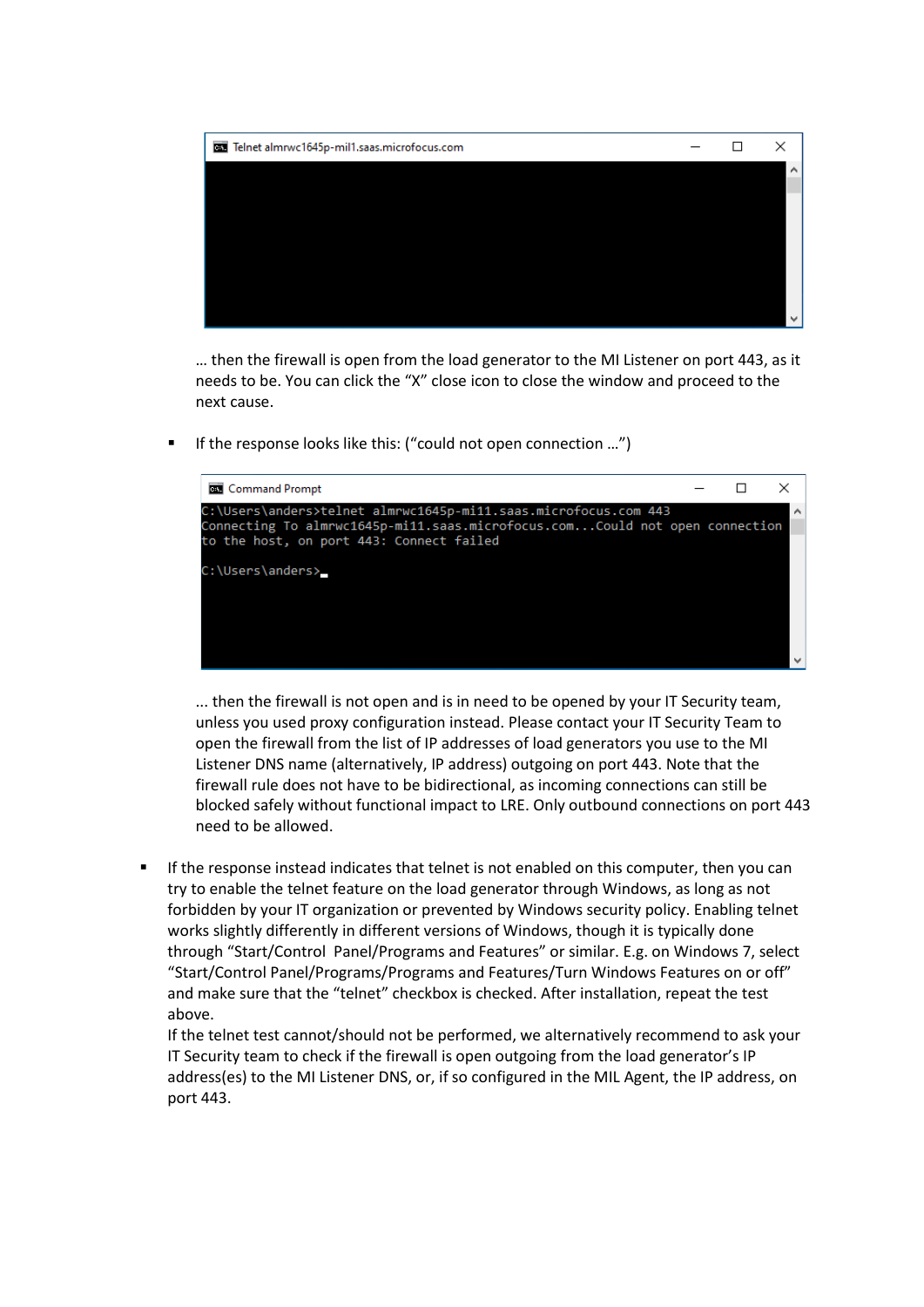# *Cause: Proxy-related issues*

For the less common case that the load generator communication is configured to be tunneled through a proxy in your network (e.g. because the firewall could not be opened):

Troubleshooting:

- **•** Please check that the proxy parameters entered in the Agent configuration match the proxy configuration in your network, as given by your IT department.
- Especially, verify that the user account listed in the Agent Configuration is correct and currently active. This can be verified easily by checking if these credentials work with any browser. Simply try accessing an external website requiring proxy authentication. You can then provide the user account being used by the load generator.
- **EXECT** If the above checks do not identify the issue, we recommend you to verify with your IT department that the proxy is working correctly and that any traffic from the agent can be seen on the proxy's diagnostics if available.

#### *Cause: Agent restart or host restart required*

A simple agent restart may be required to re-synchronize the agent with LRE for the load generator to be recognized.

Troubleshooting:

- Start the Agent Configuration dialog, though without getting into the "Settings" dialog.
- Instead, simply click "OK" and confirm the "Restart Agent" dialog with another click on "OK".

| <b>Restart Agent</b>                                                                                     |        |  |  |  |  |
|----------------------------------------------------------------------------------------------------------|--------|--|--|--|--|
| Agent must be restarted in order to apply your new settings.<br>Would you like to restart the Agent now? |        |  |  |  |  |
| ΠK                                                                                                       | Cancel |  |  |  |  |

- Now wait 5-10 minutes to determine if the load generator status turns "operational" in LRE.
- **EXECT** Alternatively, try the "reconfigure host" button after selecting the load generator in the view and after completing, check the status.
- **■** If the issue does not get resolved this way, you may also attempt to restart the host instead of restarting just the agent service.

# *Cause: Agent installed as service: Service is not running, and does not start when starting host*

During installation of the load generator software, the user has the choice to install the agent as either service or process. For most Micro Focus SaaS setups, especially those permanent, we recommend that the Agent is installed as a service, as only in this case the load generator be available automatically as soon as the host is started, in contrast to being available only after a user logged in to the load generator starts it.

If installed correctly, the "Load Runner Agent" starts automatically after reboot, connecting to LRE.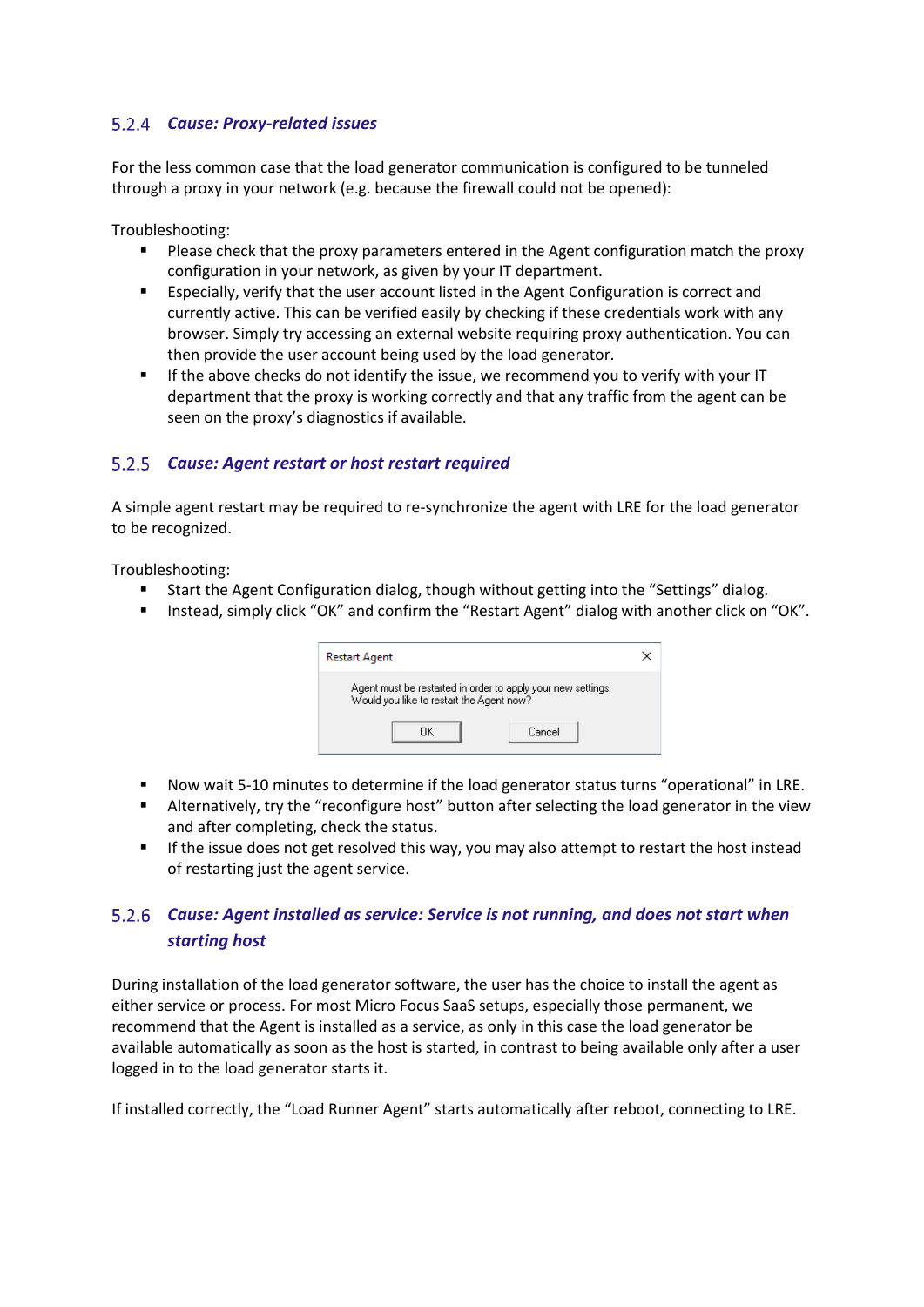However, in some cases, the installed service may not start automatically.

Troubleshooting:

- On the load generator, go to the "Services" view (e.g. on Windows 7, right-click on "Computer", select "Computer Management", "Services and Applications/Services".
- Verify that the "LoadRunner Agent Service" is in "started" status (you may have to refresh the view to get the latest reading).
- If it is not started, check that the startup type is "Automatic". If not, change the startup type.
- Start the service (in "Automatic"). Refresh the view after 30s to check that the service is still running.
- **■** If it is not running, a permission issue may be the cause as the software may not have been installed properly using administrative privileges.
	- First verify that your user account has administrative privileges in Windows.
	- Now, you can change the credentials of the Agent service following the steps in Appendix 9.1.3.
	- Alternatively, you can opt to reinstall the load generator, making sure you have administrative privileges following the steps as outlined in Appendix 9.1.
	- (Optional, extensive step): If that does not work, you could try to reconfigure the Agent to run as a process temporarily, following Appendix 9.1.2. If that works, likely a permission issue with the agent running as a service is the cause, as process-based execution does not need administrative privileges but service-based execution does. Don't forget to revert to reconfigure the agent to run as a service when done, following Appendix 9.1.1.
- If the service still does not start after reinstallation and reboot, continue with cause 6.2.7 and cause 6.2.8.

# *Cause: Agent installed as a process: Process is not running*

During installation of the load generator, the user has the choice to install the agent as either service or process. For most Micro Focus SaaS setups, especially those permanent, we recommend that the Agent is installed as a service, as only in this case the load generator be available automatically as soon as the host is started, in contrast to being available only after a user logged in to the load generator starts it.

However, if installed as a process, one common reason why a load generator may not be operational is a very simple one: The agent process (magentproc.exe) may not be running.

Troubleshooting (for as-a-process installations only):

- Login to the load generator.
- Start the task manager, for example through the right-click menu on the Windows start bar.
- Select the "Processes" tab and make sure that "Show processes from all users" is selected.
- Sort by name, and check if "magentproc.exe" is running.
- **■** If the process not running, we recommend to first verify that it is not installed/started as a service instead:
	- On the load generator, go to the "Services" view (e.g. on Windows 7, right-click on "Computer", select "Computer Management", "Services and Applications/Services".
	- Verify the "LoadRunner Agent Service" is not present and running. If that service is unexpectedly running, then proceed to cause 6.2.8.
- Now start the agent as a process (using administrative privileges). This can be done through multiple means.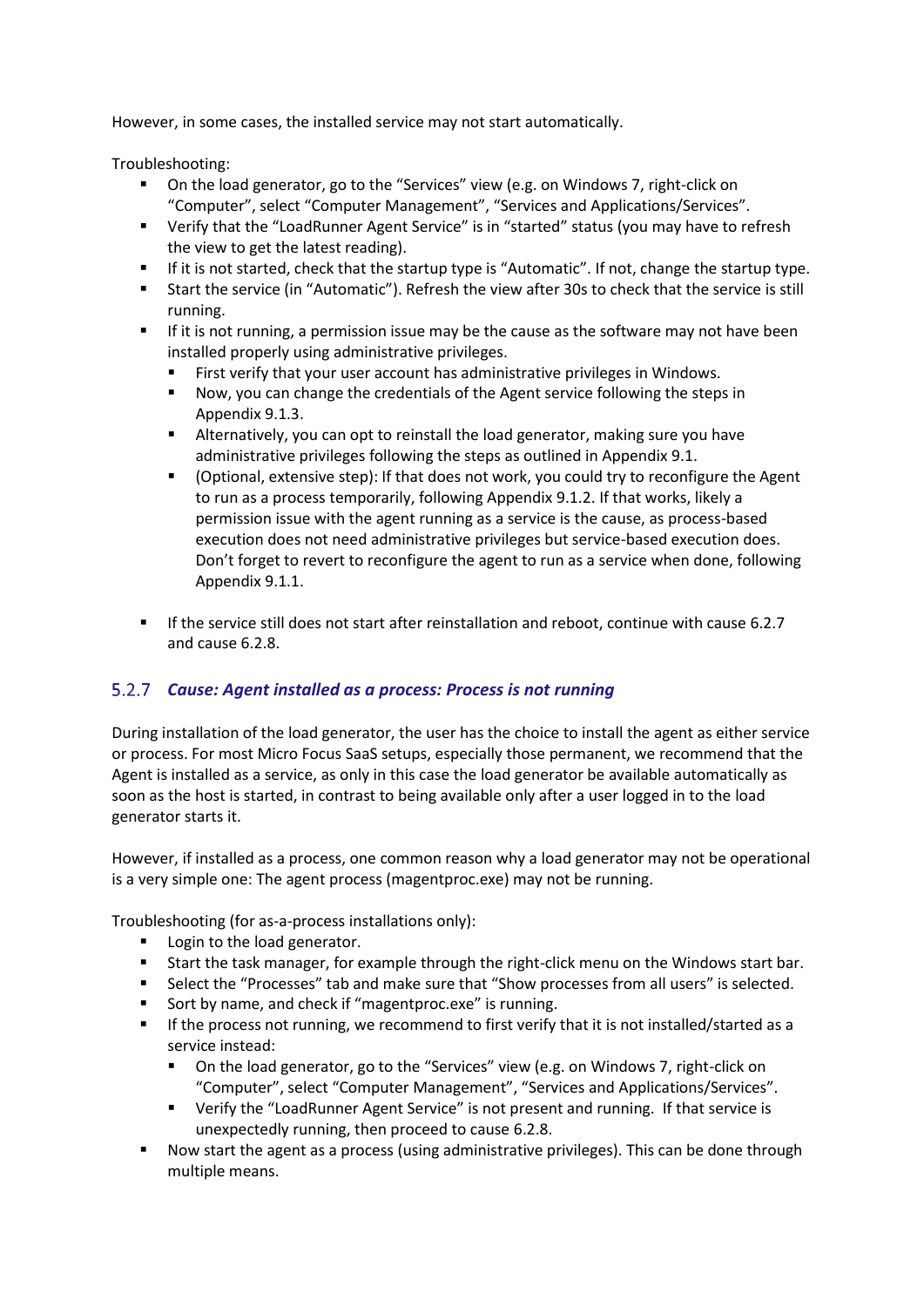- E.g. on Windows Explorer, run magentproc.exe from <LG>\launch\_service\bin as administrator (right-click for this option).
- Alternatively, use the "LoadRunner Agent Process" shortcut from the Start -> Program Files -> Startup group
- If desired to start the process automatically after login, add a shortcut to the magentproc.exe into the Start -> Program Files -> Startup group.
- Validate in the task manager that magentproc.exe is now running and check once again a few minutes later to make sure it keeps running as expected.

# *Cause: Agent running as both process and service simultaneously*

The load generator can run the agent as either service or process, though not both at the same time. Below are steps how to verify if both are running simultaneously erroneously. Troubleshooting:

- On the load generator, go to the "Services" view (e.g. on Windows 7, right-click on "Computer", select "Computer Management", "Services and Applications/Services".
- Verify if the "LoadRunner Agent Service" is present and running.
- Start the task manager, for example through the right-click menu on the Windows start bar.
- Select the "Processes" tab and make sure that "Show processes from all users" is selected.
- Sort by name, and check if "magentproc.exe" is running.
- If indeed both service and process are active, first stop both of them.
- Now follow instructions in Appendix 9.1 (we recommend choosing the service option in most cases). This will assure that only one of the two options will start the next time the host will be booted or a user logs in.

# *Cause: Load Generator installation does not have the latest patches applied*

Patch mismatch with our servers may lead to intermittent or no connectivity with LRE, and to issues when starting, operating and stopping tests.

Dependent on the SaaS-certified patches applied to the load generator since its first installation, you may or may not find that the latest SaaS-certified patch was applied. Note that Micro Focus SaaS certifies patches only after conducting additional testing against SaaS infrastructure, hence latest SaaS-certified patch may not be the latest patch available on Micro Focus Software Support Online or recommended by Micro Focus Software Support. It is important to for SaaS customers to use SaaS-certified patches only.

Version: At the time of writing, there are one patch available for LRE 2021 R1.

The required patch is listed in the Standalone Downloads section of your LRE instance. Find further information on patches in Appendix 9.2. Please feel free contact Micro Focus SaaS to validate the latest patch version that matches your LRE environment.

Troubleshooting:

- To validate the installed patch level, user the "Programs" (or "Programs and Settings") view in Windows, set to show installed updates. The location of this view depends on the version of Windows used.
	- E.g. in Windows 7, the functionality can be found located in "Start/Control" Panel/Uninstall Programs" (or alternatively, "Programs and Features"), then clicking on "View installed updates".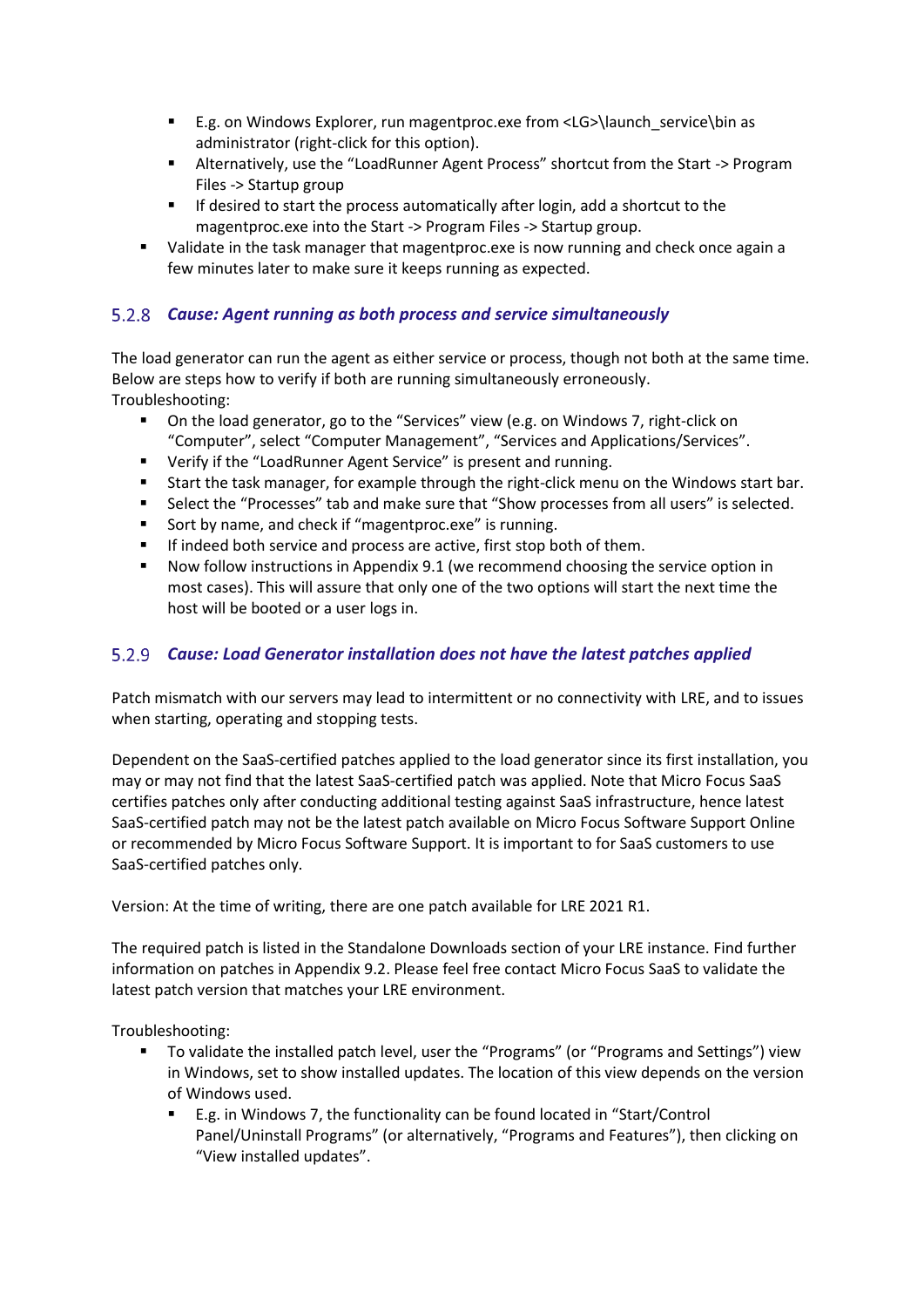- E.g. in Windows Server 2008R2, use "Start/ Control Panel/Programs and Features" and click the link "View installed updates".
- Now verify that you can find the latest update for "Micro Focus Load Runner Load Generator".
- **■** If the latest certified patch level has not been installed obtain and install the latest patch as described in Appendix 9.3, or through Micro Focus SaaS.
- If patches are required, make sure that they are installed using administrative privileges.
- Allow the host to restart if prompted, otherwise initiate a restart manually.
- **EXECT** After the reboot make sure that the LoadRunner Agent service is in place and started, using the "services" view in Windows.
- Wait approximately 5 to 10 minutes before checking if the load generator is listed as operational in LRE.

# *Cause: The Load Generator may have been installed on a not supported Operating System version.*

Troubleshooting:

- You can verify the list of supported operating systems for the Standalone Load Generator installation at the following URL:<https://admhelp.microfocus.com/lre/>
- Then navigate to *Get Started -> Support Matrix -> Support Matrix documentation*

#### <span id="page-17-0"></span> $5.3$ **Symptom: Tests fail to start even though all involved LGs are "Operational" (Q5)**

If this symptom occurs in a new setup, please proceed to chapter 7.3.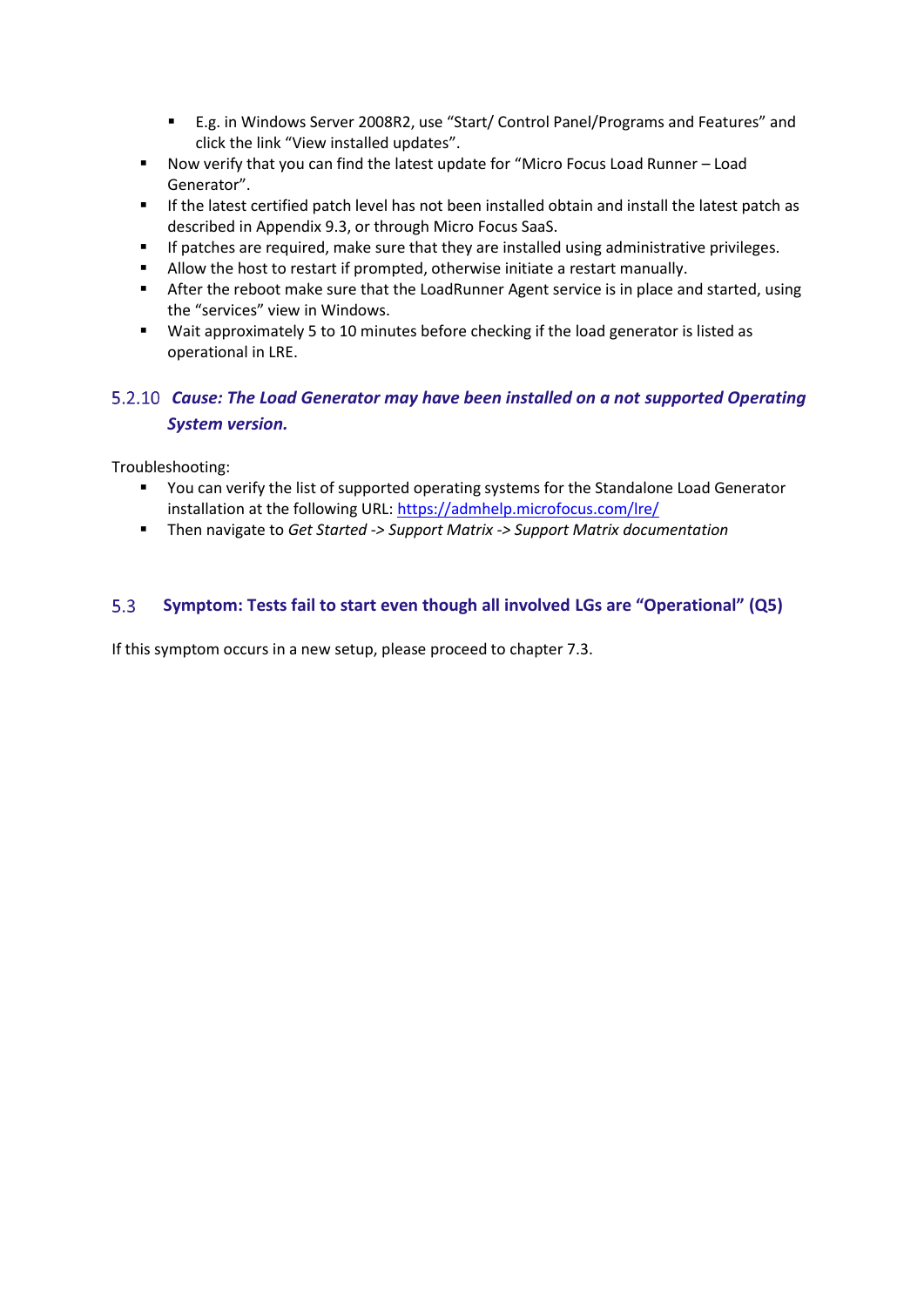# <span id="page-18-0"></span>**6 Troubleshooting Preexisting Setups (based on Q1)**

Even after a load generator has been configured correctly and used in load tests successfully, multiple components must stay in tune for load generators to continue to operate properly. This section helps you eliminate and address common causes that may affect service over time. If this section cannot address the issue, forward to section 8, "Contacting Micro Focus SaaS".

#### <span id="page-18-1"></span> $6.1$ **Symptom: All LGs in one location have fallen into "Non-Operational" status (Q2, Q4)**

In this case, previously most or all load generators have worked successfully and have now suddenly fallen from "Operational" status into "Non-operational" status.

Please walk through the list of potential causes below.

#### *Cause: Customer network issues*

Troubleshooting:

- **EXECT** First, see if the network path is open from the load generators in your network, to the MI Listener in Micro Focus SaaS.
- To perform that check in standard non-proxy setups, log into one of the now nonoperational load generators and perform the telnet test outlined in 6.2.3.
	- If the telnet test fails, you need to assure that the firewall is open/opened again and that no other issues exist in your network connecting to the public DNS name/IP address of the MIL. E.g. running the tracert command in the command shell can help analyzing broken paths in your network.
	- If a telnet test cannot be performed, in some cases (that is, if port 443 is supposed to be open to all outgoing communication), a simple test to access an https URL in the internet through a browser without proxy can confirm positively that the communication path to the internet is open on port 443. Remember though in case of failing access that your firewall/network simply may be restricted by intent in such a way that only the load generators have access through port 443 to the MI Listener DNS name/IP address only, making this test fail even though the firewall is open for your load generators.
- Alternatively, if a proxy setup is used to connect outside the network:
	- Verify that the user account listed in the Agent Configuration is still correct and currently active. This can be verified easily by checking if these credentials work with any browser. Simply try accessing an external website requiring proxy authentication. You can then provide the user account being used by the load generators.
	- Check with your IT department that the proxy in your network is still operating, reachable, and has not been re-configured recently.

#### *Cause: SaaS-internal issues*

In rare cases, the specific MI Listener inside Micro Focus SaaS LRE that the load generators in your network point to may require an agent restart. We recommend that you contact Micro Focus SaaS after your previous troubleshooting confirms that the network path to the internet is open from your load generators, e.g. on outgoing port 443 or through your proxy, and after you still see issues with all load generators being now in non-operational state.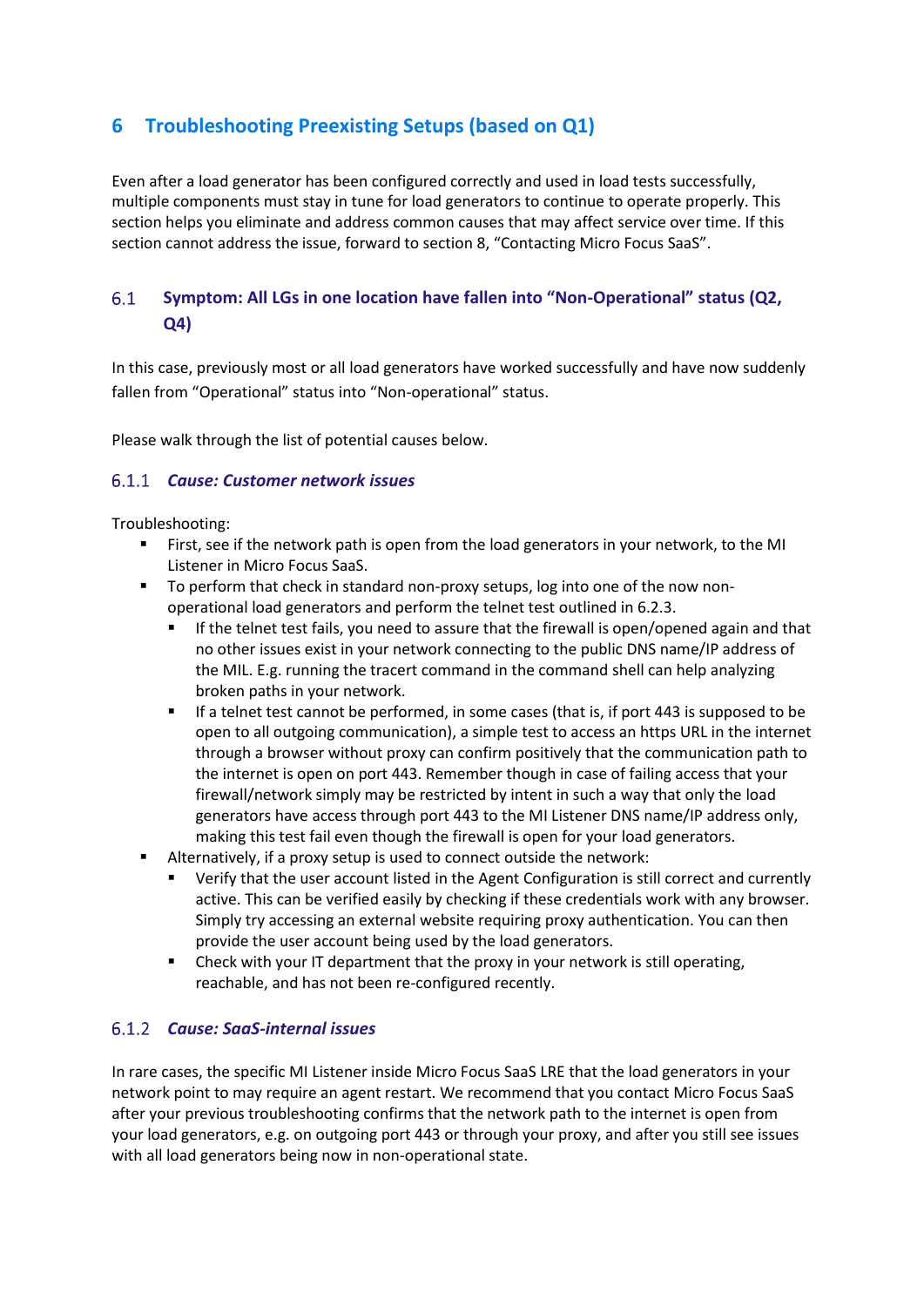#### <span id="page-19-0"></span> $6.2$ **Symptom: Some LGs have fallen into "Non-Operational" status, while other LGs on the same location and MI Listener may still be operational (Q2, Q4)**

Since in this case there are still load generators in your network connecting to the MI Listener correctly, we can rule out MI Listener failure and general network issues that affect all load generators in your network. Typical remaining causes are listed below. Please walk through the list in sequence.

# *Cause: The load generator Agent needs to reconnect or to be reconfigured*

- First, log into the LRE application and display the "Hosts" view without filters, and make sure that the line item for the non-operational load generators in question is visible and select that line item.
- Based on your permissions, you may have a "Check Host" button available in the view. Click it. A popup will appear to inform you of the communication status with the load generator.
- Based on your permissions, you may have a "Reconfigure Host" button available in the view. Click it, and confirm the dialog asking you if you want to reconfigure the host. Since at this point the host is non-operational, it is not involved in any load tests now, so this option can safely be used. Aside of other functions, this operation assures that a reconnect is attempted that will put the load generator into operational state if successful.

You may now have to refresh the "Hosts" view to reflect the status change to "Operational". We recommended to attempt to run a test that includes the successfully reconfigured load generator, and to observe the load generator status for a short while in order not to overlook any reoccurring issues that may have deeper root causes.

If an error message appears instead, please continue as described below.

#### *Cause: The load generator needs to reboot*

■ The load generator may need a reboot. To perform a reboot, please log in to the load generator through Windows, either directly or through Remote Desktop Client/RDP, and perform the reboot directly. After the reboot is completed, wait for 5 minutes before validating if the status goes to "Operational" in the "Hosts" view. If it does not become operational, also check out cause 6.2.7.

Note that even if the status does change to operational, we recommend to run a load test that makes use of the load generator, and to observe the status for a short while in order not to overlook any reoccurring issues that may have deeper root causes.

Note that while your permissions may allow you to use a "Reboot Host" button available in the "Hosts" view, this option typically only works with load generators within the same network as LRE (in our case, in Micro Focus SaaS), hence it is not the recommended procedure with load generators.

#### *Cause: The load generator is down*

Troubleshooting: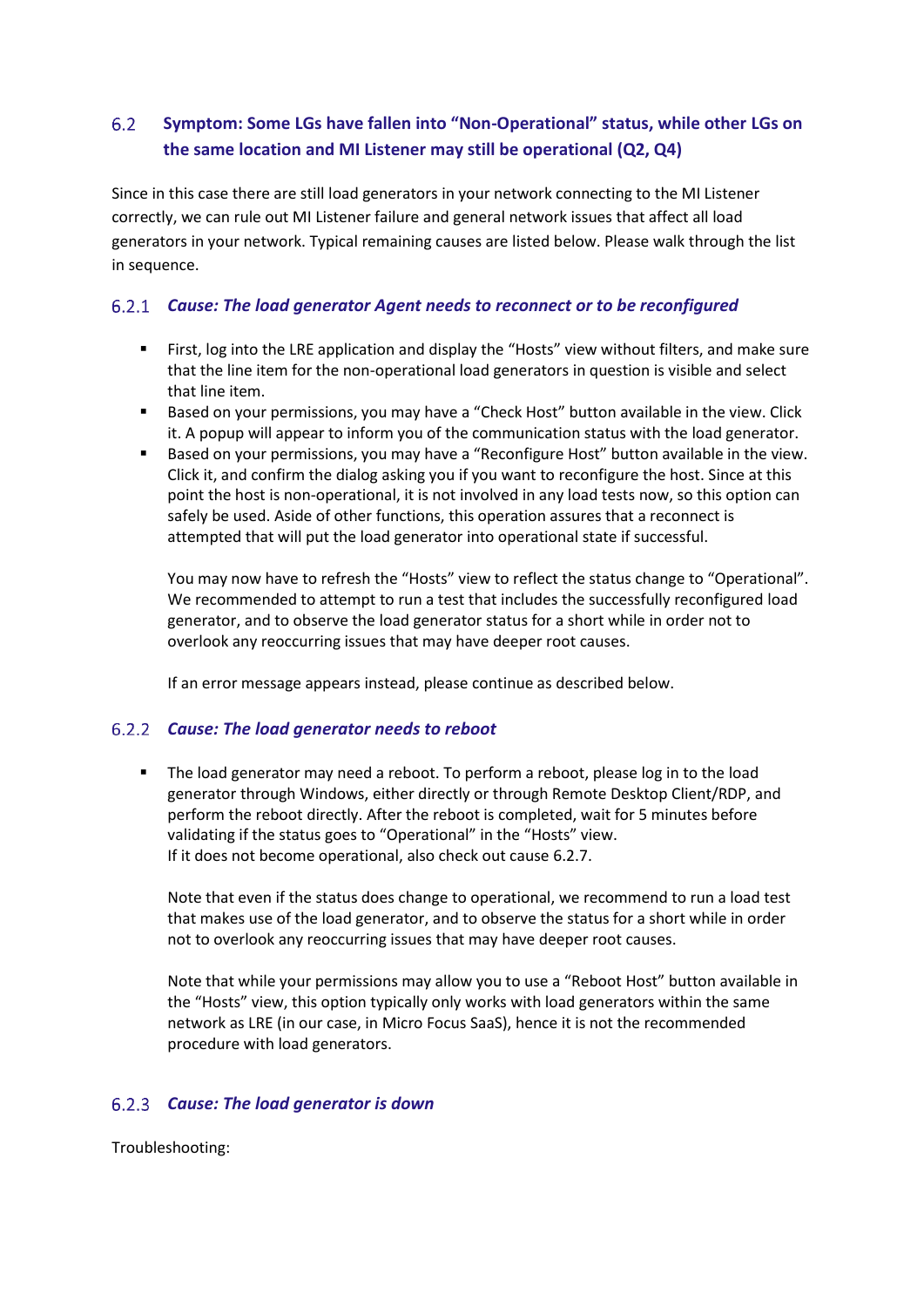- Try to log into the load generator via Windows Remote Desktop. If you cannot get a login prompt, it is possible that the host is down and needs to be started.
- Even if 10 minutes after the start of the host the load generator shows operational successfully, in order to avoid ignoring a deeper lying issue we still recommend investigating the cause for the previous host shutdown.
- If the load generator does not go into "Operational" after a start, also check out cause 6.2.7.

#### *Cause: Patch level mismatch*

#### Troubleshooting:

■ A recent required patch upgrade may not have been performed on all load generators, or a patch not certified by Micro Focus SaaS may have been applied. Please check that the load generator installation on the non-operational load generators are on the same patch level as the operational ones. To verify this, please follow instructions provided in cause 6.2.9.

#### <span id="page-20-0"></span>6.3 **Symptom: Tests fail to start even though all involved LGs are listed as operational (Q5)**

While there are multiple causes why tests may fail to start, we are focusing only on those that report that load generators in your network fail to connect during the test start process.

- First, assure that all of the load generators involved in the test are indeed in operational state before test start, as such is required to start the test successfully. This may require to first troubleshoot the load generators in question by means described earlier in chapter 7. If you can repeatedly see though that while all load generators are operational before the test some fall into non-operational state when starting a test, continue here.
- If you need to determine if a particular previous test has failed to start due to load generator issues, you can bring up the test run's log in LRE by selecting "Test Management/Runs", picking your run ID, then clicking on "Test Log" and scanning for errors related to the specific hosts in question.

Now please walk through the list of potential causes below.

# *Cause: Little or no disk space available*

Disk space issues on load generators can happen due to a variety of reasons. Most commonly, previously not collated results from tests may pile up on the system drive over time.

Best practices:

- Always collate your test runs after execution, even if the results are without relevance to you. This ensures that no un-collated results start to pile up on the load generator's drives.
- Keep at least 5 GB of storage available on each load generator's system drive if possible.
- Always turn off logging (even on error) for load tests that hold more than 10 VUsers. Error and message information is still available in LRE during the test and in the output.mdb file after the test.
- **■** Always run with think times enabled in the run time settings and present between each transaction in the code of the script.
- Avoid multi-megabyte data files in your load test scripts, as such large files slow down test starts and can cause out-of-disk space conditions.

Troubleshooting: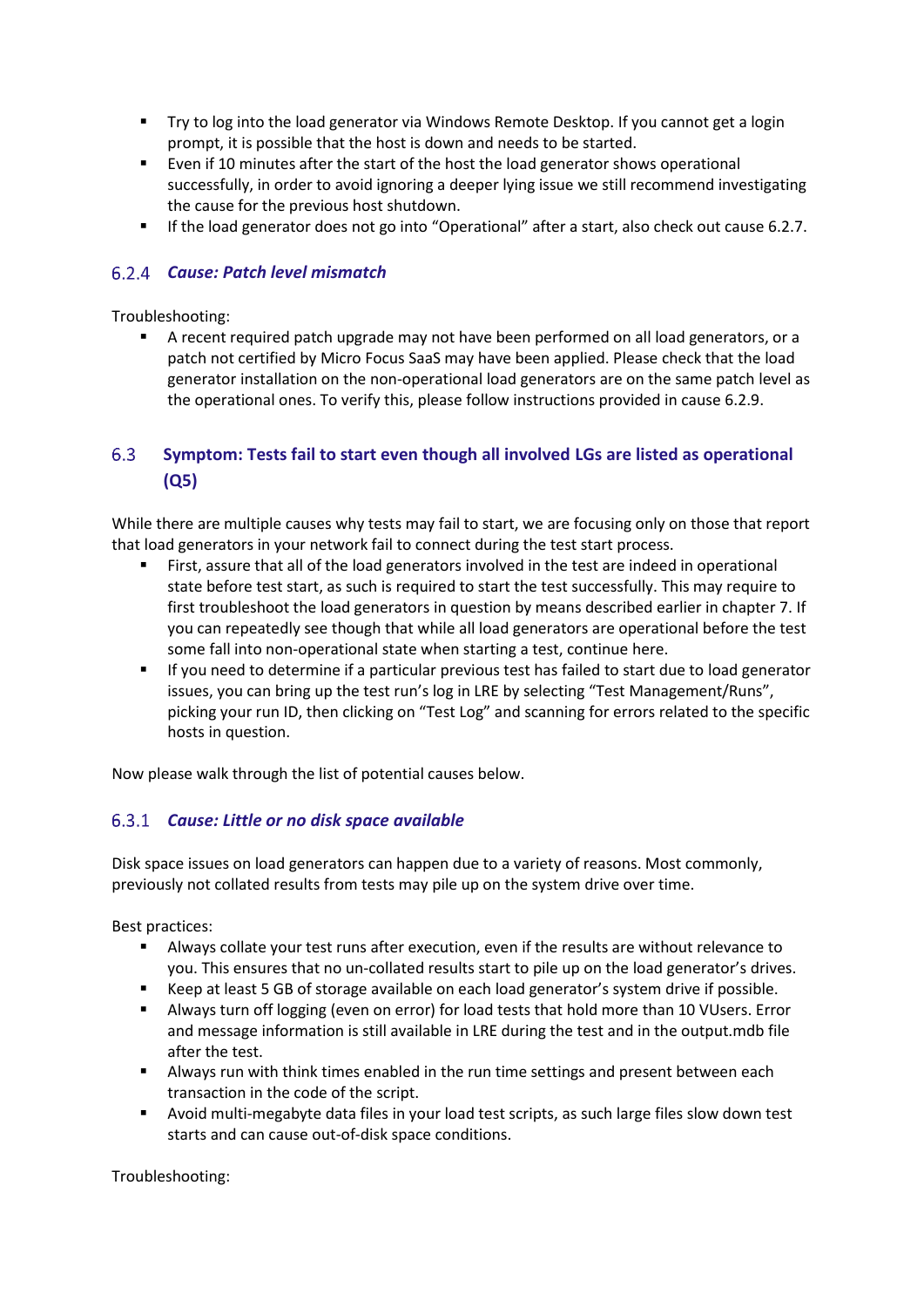- Log into the load generator in question and check the available disk space on the drive that holds the temporary directory for the IUSR\_METRO user (Windows "%TEMP%" variable). This is typically the system drive (C:), unless changed explicitly by the user earlier.
- **EXECT** If the available disk space is very low, e.g. below 2 GB, disk space issues may have caused the test not to start. Otherwise you can proceed to the next troubleshooting cause.
- IMPORTANT: Before proceeding, we recommend collating results from previous tests through LRE as this may not be possible after the next step.
- PROCEED WITH CAUTION: MANUAL REMOVAL OF OUTDATED TEST RESULTS. You may also opt to clean up not collated test results manually, though be aware that deletion of a run's not yet collated test results on even one load generator prevents the test's future collation by LRE. Hence, we recommend to always collate any relevant test run results in LRE before manually cleaning up old data on your load generators. Note that in some cases, partial re-collation of business-critical tests with accidentally partially deleted test results may still be possible if performed by Micro Focus SaaS manually upon request.
- (!) REMEMBER: Deleting the files of an load generator's TEMP directory manually will render the results of all not yet collated tests that used the load generator PERMANENTLY NOT COLLATABLE. The test results are held in subfolders of the TEMP directory of IUSR\_METRO, which is typically pointing to C:\temp. To determine the location precisely, log in as IUSR\_METRO (password can be obtained from Micro Focus SaaS) and check the TEMP system variable which holds the location.

If in doubt how to resolve the disk-space condition, contact Micro Focus SaaS.

# *Cause: Proxy credentials allowed for only one or limited connections at a time (for proxy setups only)*

On some proxy setups, credentials are required for the load generator to pass its communication through the proxy server in your environment, and on some proxy setups, the amount of simultaneous connections through one user account is limited to one or a small number. If the amount of allowed simultaneous proxy connections on the user account used by the load generators is smaller than the amount of load generators in your test, some or all load generators will fail to connect at test start as expected.

Troubleshooting:

- Note down username and password and proxy name used in the Agent Configuration.
- Please verify with your IT department that for the listed proxy the amount of simultaneous connections on this account is unlimited, or at least higher than the maximum amount of load generators in your network.

# *Cause: Patch level mismatch*

Troubleshooting:

■ A recent required patch upgrade may not have been performed on all load generators, or a patch not certified by Micro Focus SaaS may have been applied. Please check that the Standalone Load Generator installations on the non-operational load generators are on the same patch level as the operational ones. To verify this, please follow instructions provided in cause 6.2.9.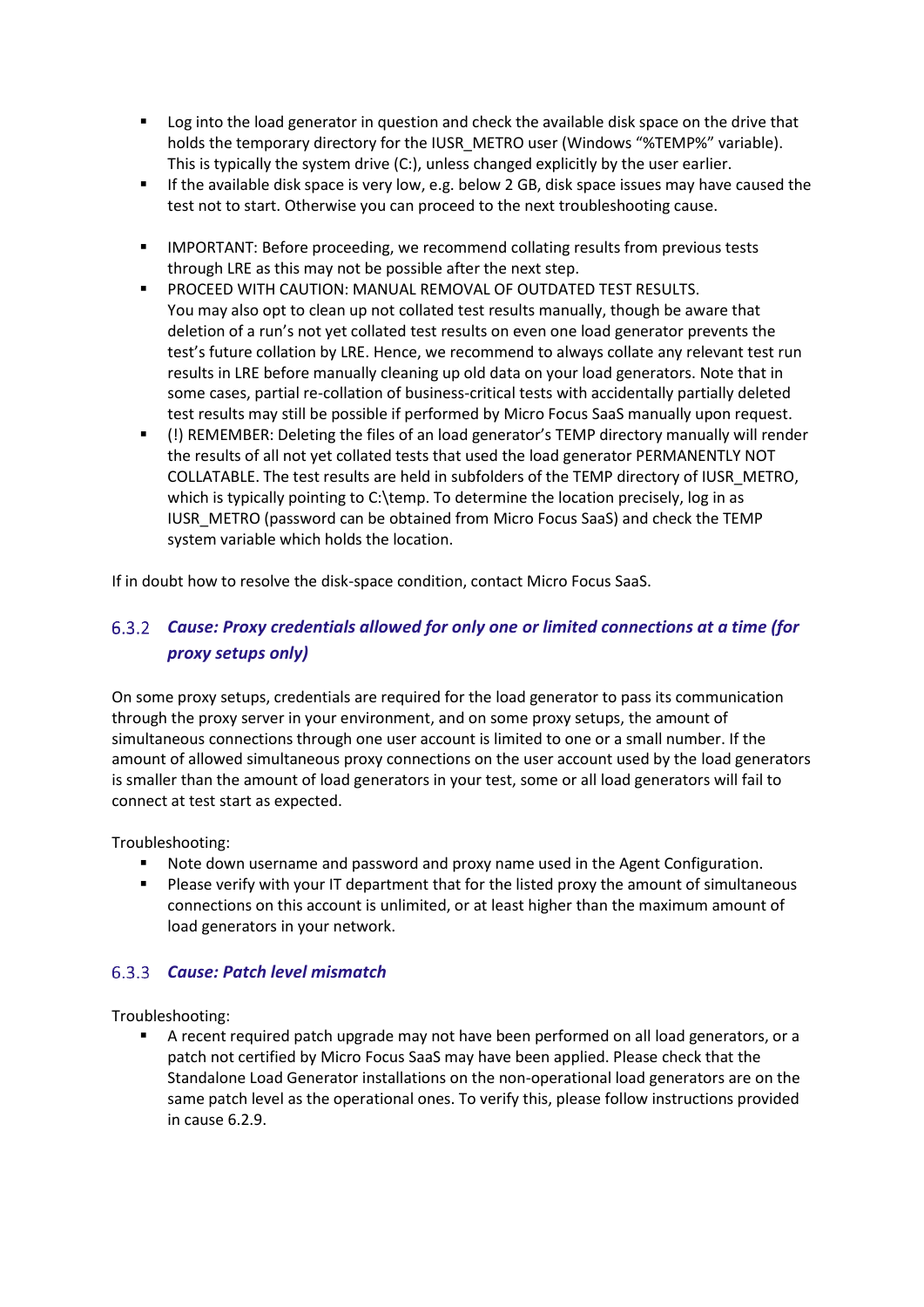# *Cause: Analysis or Virtual User Generator product was recently installed on top of one or more of the LGs*

In the past it was possible to install Analysis and/or Virtual User Generator on top of the Standalone Load Generator. This is no longer supported. Only the load generator software can be installed on the machine.

# *Cause: Monitor over the Firewall product was recently installed on top of one or more of the LGs*

The Monitor Over the Firewall (MOFW) and the load generator products are not supported to run on the same host. We recommend not running SiteScope on load generator hosts either.

In order to find out if the MOFW add-in is present on a host, check in the Windows Control Panel, under "Add or Remove Programs", if the entry "Monitor Over Firewall Add-in" is present. If yes, then the MOFW component is installed, like in the example below:

| 嵛<br>Currently installed programs:<br>Sort by: Name<br>Show updates<br>Change or<br>ActivePerl 5.10.0 Build 1005<br>53.37MB<br>Size<br>Remove<br>Programs<br>ia HP SiteScope<br>544.00MB<br>Size<br>5 Java(TM) 6 Update 14<br>Size<br>97.46MB<br>Microsoft .NET Framework 2.0 Service Pack 2<br>Add New<br>186.00MB<br>Size<br>Programs<br>Microsoft .NET Framework 3.0 Service Pack 2<br>Size<br>178.00MB<br>Microsoft .NET Framework 3.5 SP1<br>28.20MB<br>Size<br>Microsoft Visual C++ 2005 Redistributable<br>Add/Remove<br>5.21MB<br>Size<br>Windows<br>Microsoft Visual C++ 2008 Redistributable - x86 9.0.21022<br>Components<br>6.68MB<br>Size<br>Microsoft WSE 2.0 SP3 Runtime<br>0.69MB<br>Size<br>Microsoft WSE 3.0 Runtime<br>0.92MB<br>Size<br><b>Monitors Over Firewall Add-in</b><br>109.00MB<br>Size<br>frequently<br>Used<br>Last Used On 10/26/2009<br>To change this program or remove it from your computer, click Change/Remove.<br>Change/Remove<br>$\left(3.5.1\right)$ Mozilla Firefox (3.5.1)<br>26.80MB<br>Size<br>MSXML 6 Service Pack 2 (KB954459)<br>1.34MB<br>Size<br>Red Hat Xen Paravirtualized Drivers<br>Size<br>1.98MB<br>Windows Internet Explorer 7<br>Size<br>2.64MB | Add or Remove Programs |  | $ \Box$ $\times$ |
|------------------------------------------------------------------------------------------------------------------------------------------------------------------------------------------------------------------------------------------------------------------------------------------------------------------------------------------------------------------------------------------------------------------------------------------------------------------------------------------------------------------------------------------------------------------------------------------------------------------------------------------------------------------------------------------------------------------------------------------------------------------------------------------------------------------------------------------------------------------------------------------------------------------------------------------------------------------------------------------------------------------------------------------------------------------------------------------------------------------------------------------------------------------------------------------------------------|------------------------|--|------------------|
|                                                                                                                                                                                                                                                                                                                                                                                                                                                                                                                                                                                                                                                                                                                                                                                                                                                                                                                                                                                                                                                                                                                                                                                                            |                        |  |                  |
|                                                                                                                                                                                                                                                                                                                                                                                                                                                                                                                                                                                                                                                                                                                                                                                                                                                                                                                                                                                                                                                                                                                                                                                                            |                        |  |                  |
|                                                                                                                                                                                                                                                                                                                                                                                                                                                                                                                                                                                                                                                                                                                                                                                                                                                                                                                                                                                                                                                                                                                                                                                                            |                        |  |                  |
|                                                                                                                                                                                                                                                                                                                                                                                                                                                                                                                                                                                                                                                                                                                                                                                                                                                                                                                                                                                                                                                                                                                                                                                                            |                        |  |                  |
|                                                                                                                                                                                                                                                                                                                                                                                                                                                                                                                                                                                                                                                                                                                                                                                                                                                                                                                                                                                                                                                                                                                                                                                                            |                        |  |                  |
|                                                                                                                                                                                                                                                                                                                                                                                                                                                                                                                                                                                                                                                                                                                                                                                                                                                                                                                                                                                                                                                                                                                                                                                                            |                        |  |                  |
|                                                                                                                                                                                                                                                                                                                                                                                                                                                                                                                                                                                                                                                                                                                                                                                                                                                                                                                                                                                                                                                                                                                                                                                                            |                        |  |                  |
|                                                                                                                                                                                                                                                                                                                                                                                                                                                                                                                                                                                                                                                                                                                                                                                                                                                                                                                                                                                                                                                                                                                                                                                                            |                        |  |                  |
|                                                                                                                                                                                                                                                                                                                                                                                                                                                                                                                                                                                                                                                                                                                                                                                                                                                                                                                                                                                                                                                                                                                                                                                                            |                        |  |                  |
|                                                                                                                                                                                                                                                                                                                                                                                                                                                                                                                                                                                                                                                                                                                                                                                                                                                                                                                                                                                                                                                                                                                                                                                                            |                        |  |                  |
|                                                                                                                                                                                                                                                                                                                                                                                                                                                                                                                                                                                                                                                                                                                                                                                                                                                                                                                                                                                                                                                                                                                                                                                                            |                        |  |                  |
|                                                                                                                                                                                                                                                                                                                                                                                                                                                                                                                                                                                                                                                                                                                                                                                                                                                                                                                                                                                                                                                                                                                                                                                                            |                        |  |                  |
|                                                                                                                                                                                                                                                                                                                                                                                                                                                                                                                                                                                                                                                                                                                                                                                                                                                                                                                                                                                                                                                                                                                                                                                                            |                        |  |                  |
|                                                                                                                                                                                                                                                                                                                                                                                                                                                                                                                                                                                                                                                                                                                                                                                                                                                                                                                                                                                                                                                                                                                                                                                                            |                        |  |                  |
|                                                                                                                                                                                                                                                                                                                                                                                                                                                                                                                                                                                                                                                                                                                                                                                                                                                                                                                                                                                                                                                                                                                                                                                                            |                        |  |                  |
|                                                                                                                                                                                                                                                                                                                                                                                                                                                                                                                                                                                                                                                                                                                                                                                                                                                                                                                                                                                                                                                                                                                                                                                                            |                        |  |                  |
|                                                                                                                                                                                                                                                                                                                                                                                                                                                                                                                                                                                                                                                                                                                                                                                                                                                                                                                                                                                                                                                                                                                                                                                                            |                        |  |                  |
|                                                                                                                                                                                                                                                                                                                                                                                                                                                                                                                                                                                                                                                                                                                                                                                                                                                                                                                                                                                                                                                                                                                                                                                                            |                        |  |                  |
|                                                                                                                                                                                                                                                                                                                                                                                                                                                                                                                                                                                                                                                                                                                                                                                                                                                                                                                                                                                                                                                                                                                                                                                                            |                        |  |                  |

▪ In order to get either the load generator or the MOFW working, you must uninstall both products first and then reinstall one of the two products. Note that uninstalling the MOFW will remove its configured data, hence we recommend that you create a separate MOFW installation on a different host first and manually port its configuration on that host first before uninstalling. Alternatively, you can simply try to remove the load generator installation and install the load generator on a different host.

For a load generator (re-)installation on a host that has now neither load generator nor MOFW components present, please follow the steps outlined in the separate document "Load generators over a firewall - LRE 2021 R1 Installation Guide" which can be obtained from Micro Focus SaaS.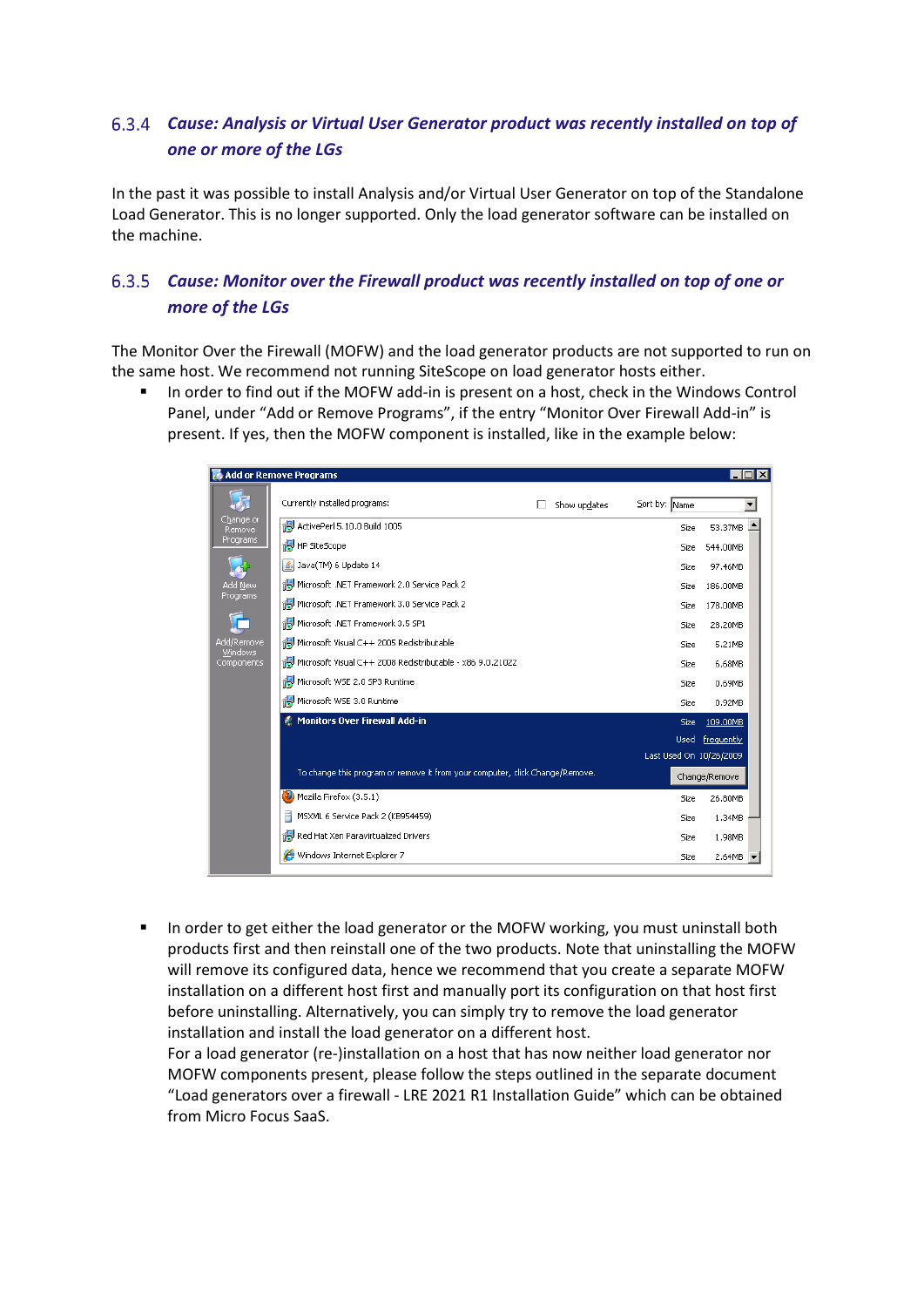#### <span id="page-23-0"></span>6.4 **Symptom: Tests start, though a sudden immediate drop in running VUser count occurs (Q6, rare)**

Analyzing this issue is a bit more involved. If you choose to analyze it yourself before contacting Micro Focus SaaS, below you can find steps to do so.

In some cases, mdrv processes running on load generators in load tests may crash, dropping all VUsers running one or more mdrv processes for the remainder of that test. The amount of VUsers served by one mdrv process depends on configuration and load test protocol. For web tests, the default is to run up to 50 VUsers per process. If the rare issue of mdrv failure occurs, it can happen on single processes as well as all of them.

Before walking through the list of potential causes below, perform the following:

- First, rule out other (normal) causes for VUsers stopping in tests early, such as scheduling, script error conditions, or a gradual (even though fast) decline of VUsers during load conditions due to System Under Test-related issues.
	- In contrast, mdrv failure shows at least one of the following indicators:
	- Mdrv failure typically causes an immediate drop of multiple running VUsers on the same load generator at the same moment, rather than over a short time period or across load generators. E.g. 50 or more VUsers may stop suddenly on one load generator. If the test is still running, such event typically shows as a sharp immediate vertical step down on the "Running VUsers" graph.
	- Typically, an "mdrv failure" error message gets reported as well. Such message can be found in the error messages during the test. Should the test have collated and analyzed successfully, it will also be available in Analysis.
	- Note that in some cases of mdrv failure, results may fail to collate. Try to re-collate at least twice, in order to work-around occasional temporary timeout issues. Contact Micro Focus SaaS if repeated collation attempts on the same test do not succeed.
	- If the test collated and you want to drill deeper, you can opt to analyze the test results with Standalone Analysis, and then group the "Running VUsers" graph by host. If you see that sudden drops of multiple VUsers happen on the same load generator (host) at a time, mdrv failure on that load generator is likely.
- After identifying mdrv failure, we recommend searching for the following causes before contacting Micro Focus SaaS.

#### *Cause: Load generator shutdown or reboot*

Troubleshooting:

- Attempt to log into the load generators of the test and see if any of them are not running.
- **■** If you can log in, you may check for signs that a reboot that may have happened during the test. E.g. The Windows event log that can be viewed with the "Event Viewer" in Windows holds this information.
- **■** If a reboot indeed occurred, the event viewer may provide clues if the reboot was triggered externally (e.g. by a scheduled re-boot, or by an administrator).

#### *Cause: Little or no disk space available*

Disk space may have run out on a load generator during a test, e.g. due to an accumulation of temporary load test data. Follow cause 7.3.1 to identify this issue.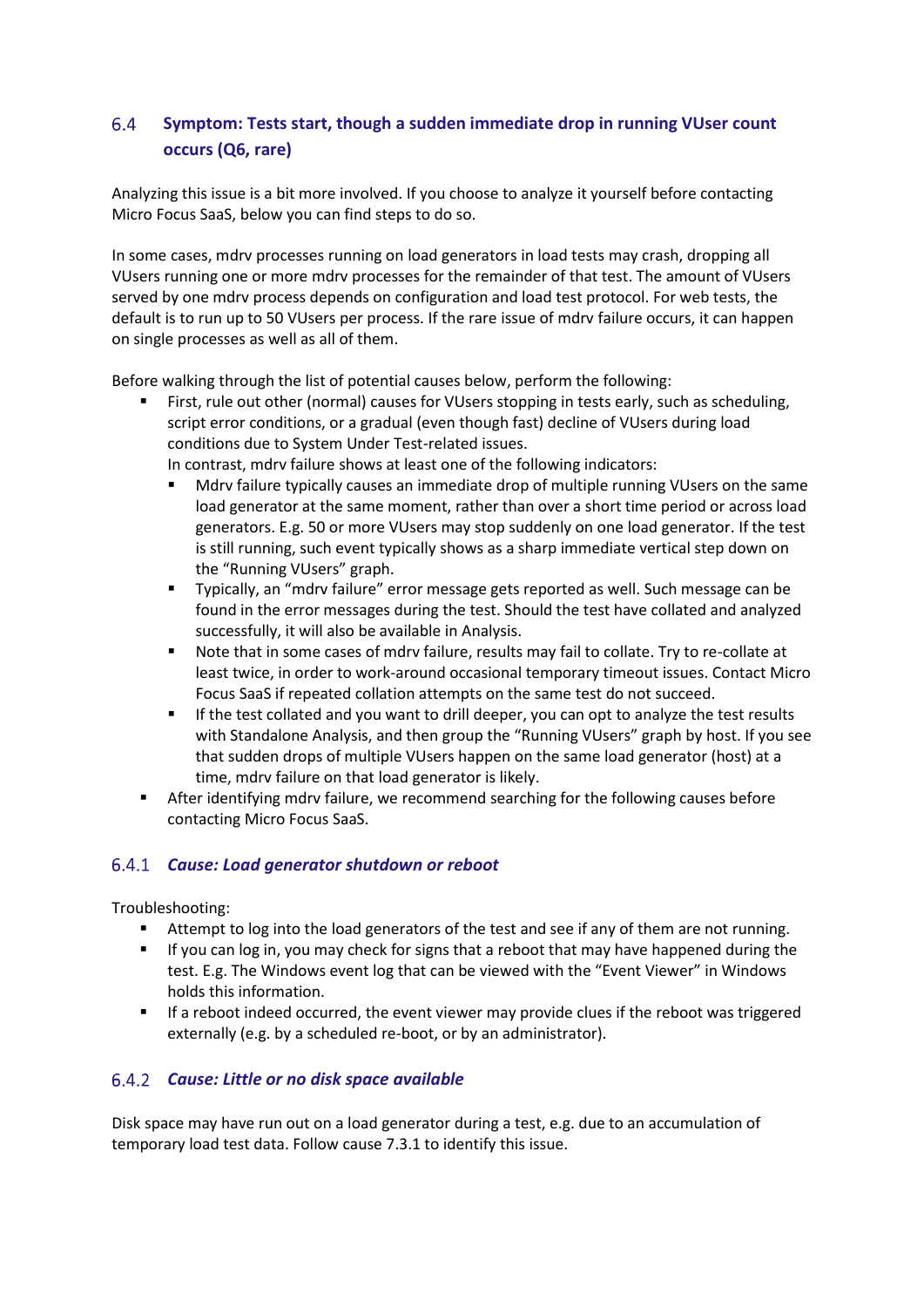# *Cause: Patch level mismatch*

An incorrect patch level on the load generator may cause this issue. Follow cause 6.2.9 for diagnosis.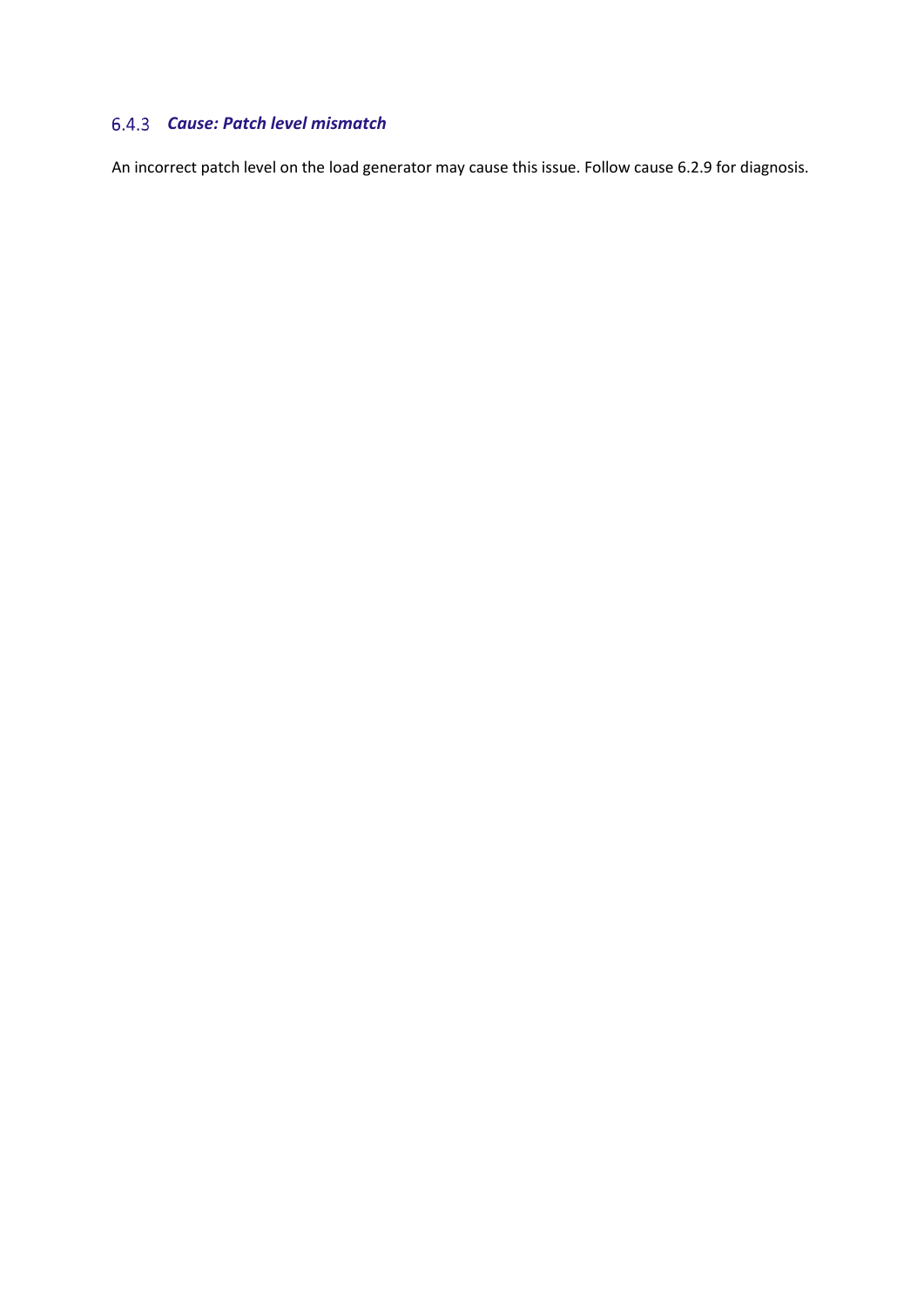# <span id="page-25-0"></span>**7 Contacting Micro Focus SaaS**

If the load generator issue you observed did not get addressed by the steps listed, we recommend contacting the Micro Focus SaaS support.

Please provide at least the following information, so that our team has enough data on hand right away to start working on your case in a timely manner:

- The full LRE instance URL
- The Domain and Project
- The type of issue (e.g. LG stays non-operational permanently), e.g. as classified in chapter 5
- Based on question 1, let us know if the issue occurred on a new setup, or a preexisting setup that was previously running load tests with the load generator successfully)
- If you observed the issue for the first time, or if it is a repeat issue
- Verbal description of the issue
- Please provide specific information if available:
- Local machine keys and location names of the load generators showing the issue
- If a test start/run issue, the Run ID(s) of the failed test(s)
- The answers to Q1. to Q6. in chapter 5 if available
- Any observations you find helpful that you may have made while troubleshooting the issue yourself

Note that during the troubleshooting process, the Micro Focus SaaS engineer may find it necessary to conduct in your presence a live remote diagnosis session on the load generators.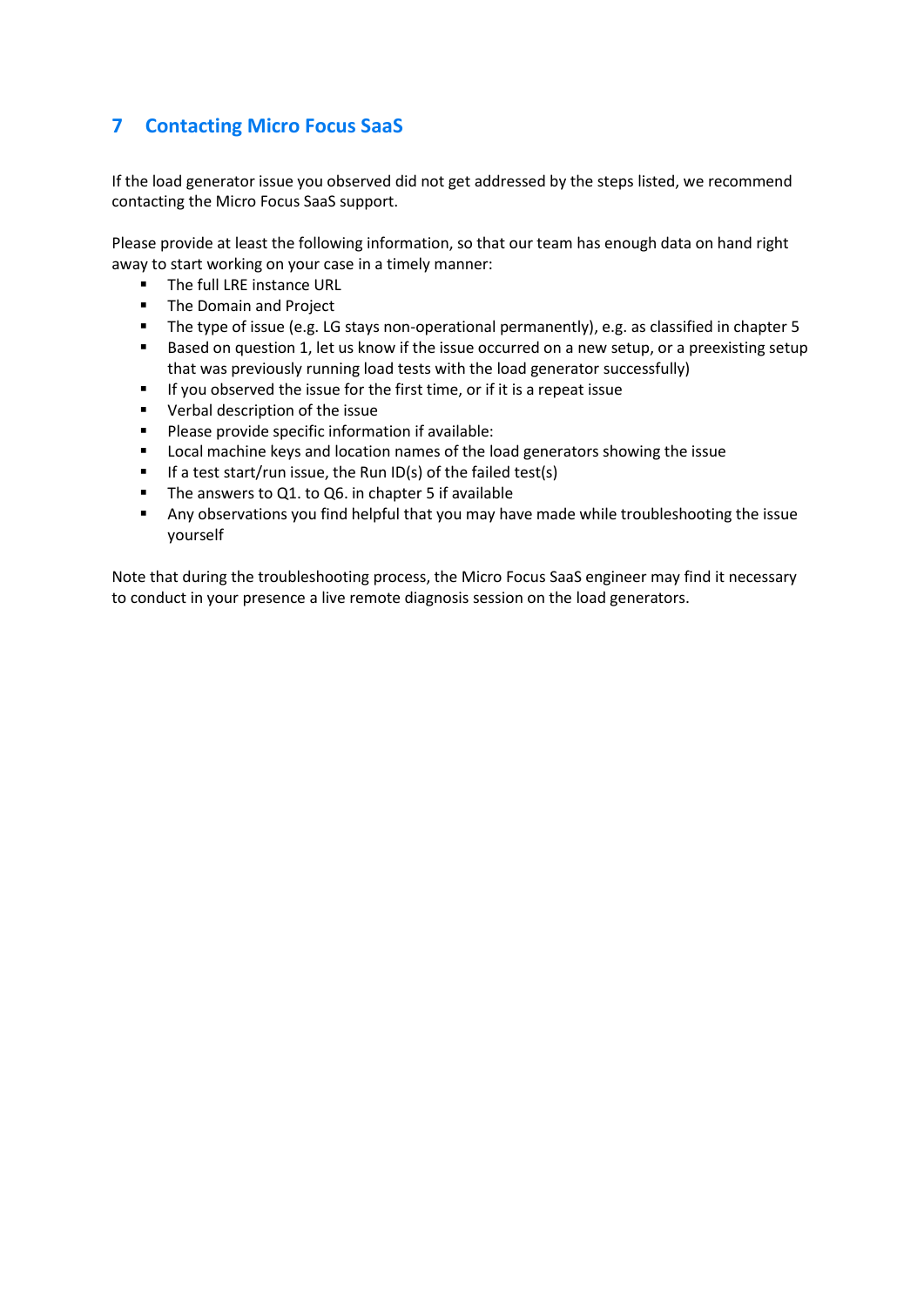# <span id="page-26-0"></span>**8 Appendix**

This appendix describes certain common configuration tasks to remedy conditions identified in the troubleshooting sections of the document.

#### <span id="page-26-1"></span> $8.1$ **Configuring the Agent as either Service or Process**

The load generator agent can be run either as service or as a process. Micro Focus SaaS recommends running the agent as a service for most (permanent) setups, as the agent becomes ready immediately after the host is started, then idling with minimal system resources.

*NOTE: It is crucial that the Agent only runs through one of these two means, not both, at the same time. Otherwise, operational errors will occur.*

As a service, the 'LoadRunner Agent Service' service runs automatically even if the user does not log in to the system. The user can login to the machine and go to Administrative Tools -> Services -> 'LoadRunner Agent Service' to verify or change which user account is running the service, since this might have an effect on the user's rights to pass through proxies. The service should run under administrative privileges, or user "IUSR\_METRO".

While installing, make sure to have administrative privileges (domain or local).

As a process, the Agent runs through 'magentproc.exe' from the <LG>\launch\_service\bin folder. This requires a user to login to the machine in order to start this Agent and stay logged in during the use of the load generator. The Agent will run with the same user rights as the logged in user.

After installing the load generator Agent, the user can switch the Agent to run as either service or process by performing the following steps.

# *To run the Agent as a service (recommended for permanent setups)*

- 1. Remove the "LoadRunner Agent Process" shortcut from the Start -> Program Files -> Startup group if present, to avoid the process from starting when the computer is rebooted.
- 2. Launch the command prompt using Run as Administrator and go to <LG>\launch\_service\bin. (If started erroneously as a non-administrative user, the installed service will not work properly later).
- 3. Type in "magentservice.exe -install<enter>"
	- a. Note: If you want to set a different account:
	- b. Type in "magentservice.exe -install <user\_domain>\<user\_name> <password>"
- 4. Go to the Window's Services view and change its properties to start it as "Automatic".
	- a. If you wish to modify the login details after installation of Agent Service, do the following
	- b. Go to Start -> Control Panel -> Administrative Tools -> Services and look for the LoadRunner Agent Service.
	- c. Right-click and select Properties->Log On and change the information from there.

#### *To run the Agent as a process (for specific reasons)*

1. Launch the command prompt using Run as Administrator and go to <LG>\launch\_service\bin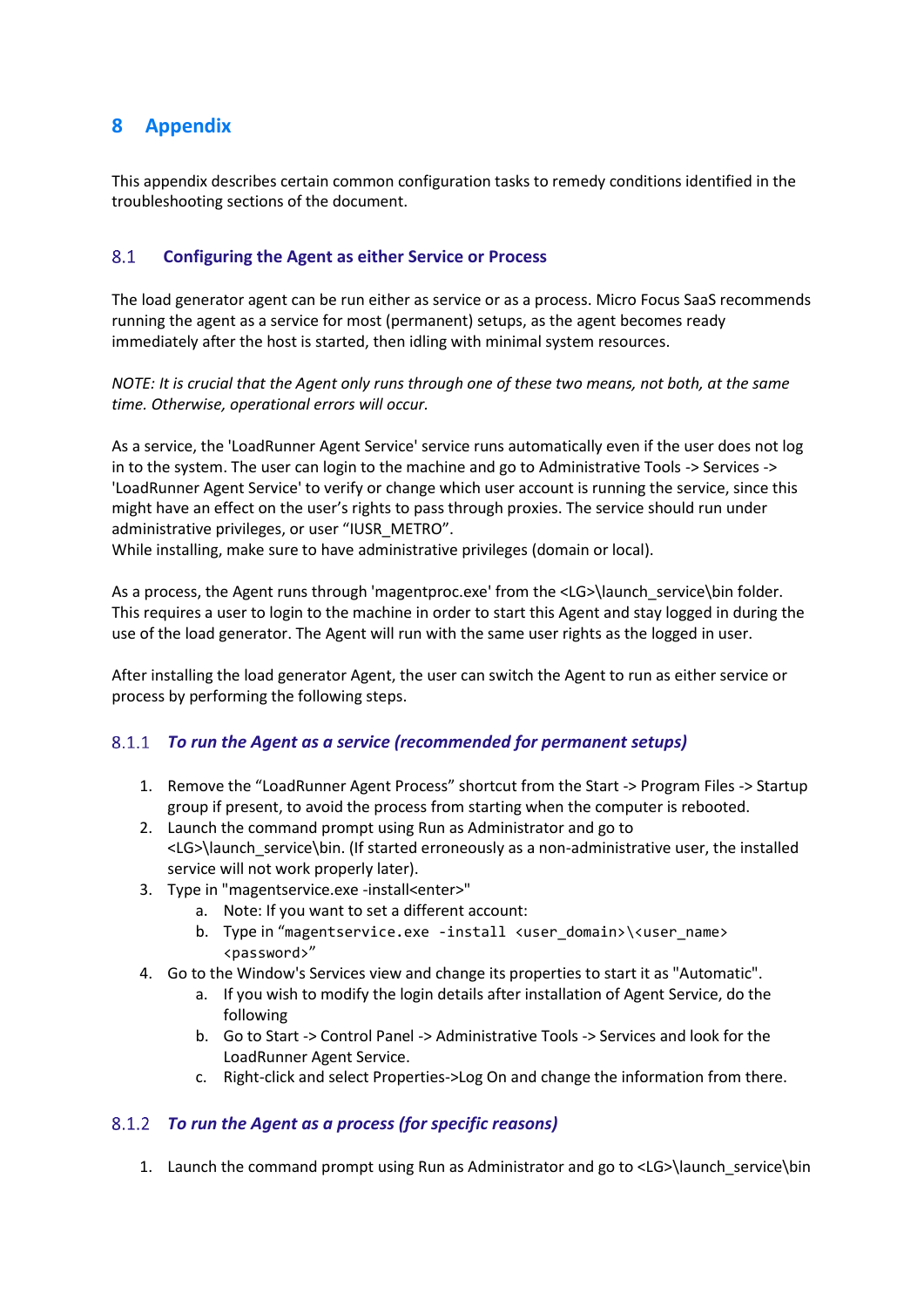- 2. Uninstall LoadRunner Agent Service by typing in: magentservice.exe -remove<enter>
- 3. Verify that the service 'LoadRunner Agent Service' is no longer running.
- 4. Start the load generator Agent process by running magentproc.exe from <LG>\launch\_service\bin
- 5. If desired to start the process automatically after login, add a shortcut to the magentproc.exe into the Start -> Program Files -> Startup group.

## *To run the Agent service under a different account*

If an installed Agent service runs under incorrect credentials that do not have proper administrative permissions, you can correct this by uninstalling and reinstalling the service:

- 1. Launch the command prompt using Run as Administrator and go to <LG>\launch\_service\bin
- 2. Uninstall LoadRunner Agent Service by typing in:
- magentservice.exe -remove<enter>
- 3. Type in "magentservice.exe -install <user\_domain>\<user\_name> <password>"
- 4. Go to the Window's Services view and change its properties to start it as "Automatic".

#### <span id="page-27-0"></span>8.2 **Reinstalling the Load Generator Software**

In some cases, it may be required to redo the load generator software installation completely, e.g. if the installation got corrupted. Please see steps for reinstallation below, then proceed to the patch upgrade in 8.3, if available.

#### **Uninstalling and reinstalling the Standalone Load Generator:**

- Make a note of the agent configuration parameters.
- Obtain the Standalone Load Generator software by downloading it through the LRE application ("Standalone Load Generator"), using the "Download applications" button.
- Make sure your Windows account on the load generator has administrative privileges.
- Now uninstall the existing Standalone Load Generator software.
- Reinstall the latest Standalone Load Generator software using *administrative* privileges (e.g. by right-clicking on the installer and selecting "run as administrator"), and during the setup choose the "LoadRunner Enterprise" and "as a service" (in contrast to as a process) options.
- Run the latest patch installers obtained from the LRE instance's downloads section, if available.
- In the Agent Configuration application, enter the configuration parameters as previously, and restart the agent as requested. This typically includes at least the MI Listener Name and the Local Machine Key.
- Verify through the Windows "services" view that the service is now present in Windows.
- Allow the host to restart.
- Make sure that the service is running.
- After 10 minutes, check in LRE if the load generator is connected.

#### <span id="page-27-1"></span> $8.3$ **Applying the Latest Patch Upgrades**

**Any patches for your Standalone Load Generator installations that are required to match your LRE instance are available for download from that instance, certified for use by Micro Focus SaaS.**

See below for instructions how to download the installers from LRE. Therefore, make sure to use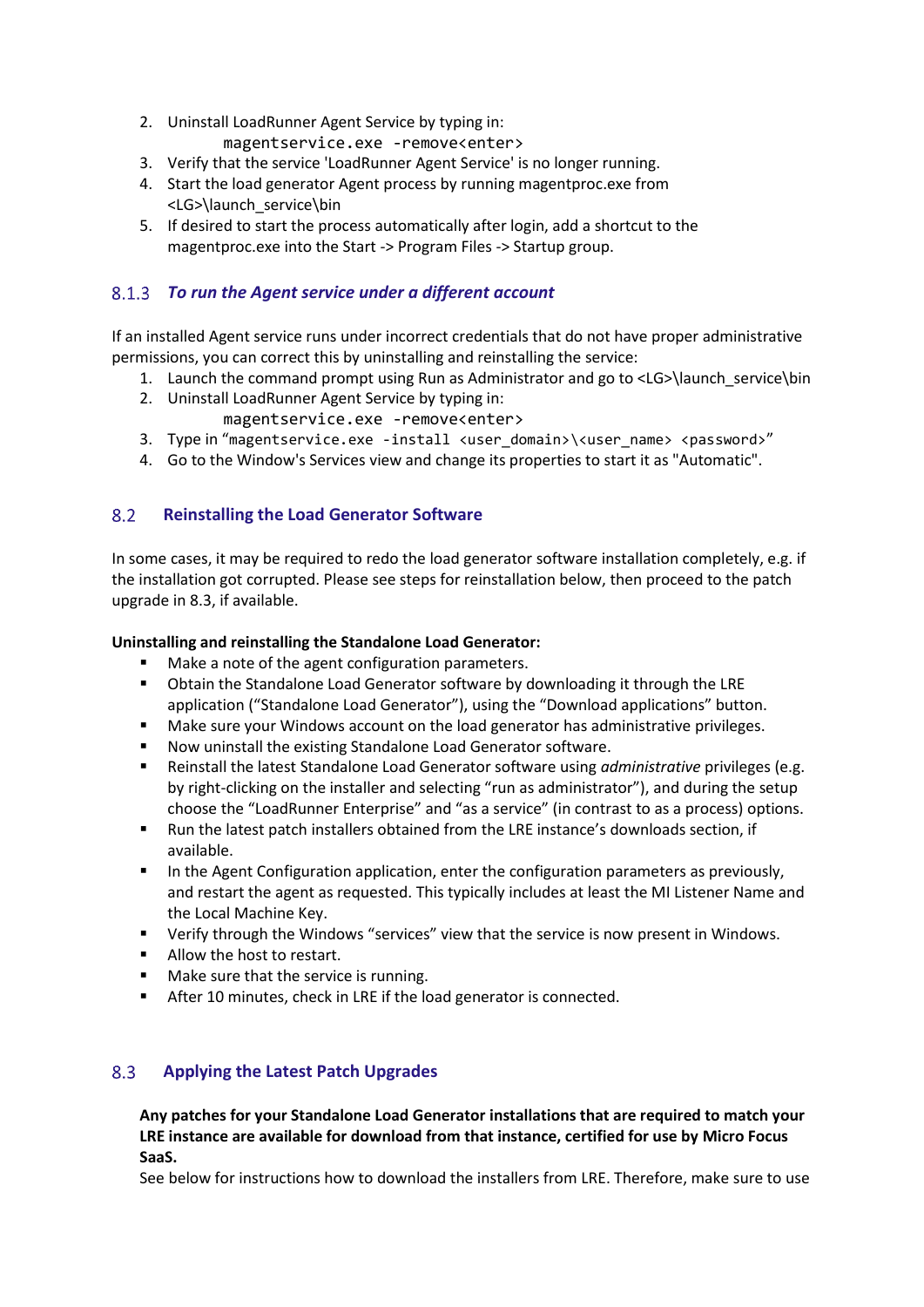the installers provided in that location, rather than from alternate sources.

- Regarding the installation order of patches, please follow any instructions provided in the download section itself.
- Alternatively, feel free to contact Micro Focus SaaS to inquire about the latest proper patch levels and installers.
- At the time of writing, there are one patch available for LRE 2021 R1. Any required patches will be listed in the Standalone Downloads section of your LRE instance.

#### **Accessing Micro Focus SaaS Standalone Load Generator installers and patches in LRE:**



Example: The One Load Generator software for LRE 2021 R1:

| <b>Download Applications</b> |                        |                                                                            |                      |                       | $\times$ |
|------------------------------|------------------------|----------------------------------------------------------------------------|----------------------|-----------------------|----------|
|                              | ı I                    | $T_{\!\! L}$                                                               | dw                   |                       |          |
| Standalone<br>VuGen          | Standalone<br>Analysis | Standalone<br>TruClient                                                    | Standalone<br>DevWeb | One Load<br>Generator |          |
|                              |                        |                                                                            |                      |                       |          |
| Description                  |                        | The Standalone Load Generator is used to run Vusers in a performance test. |                      | $\times$              |          |
| <b>DOWNLOAD</b>              |                        |                                                                            |                      |                       |          |
|                              |                        |                                                                            |                      | <b>CLOSE</b>          |          |

Example: The One Load Generator patch for LRE 2021 R1: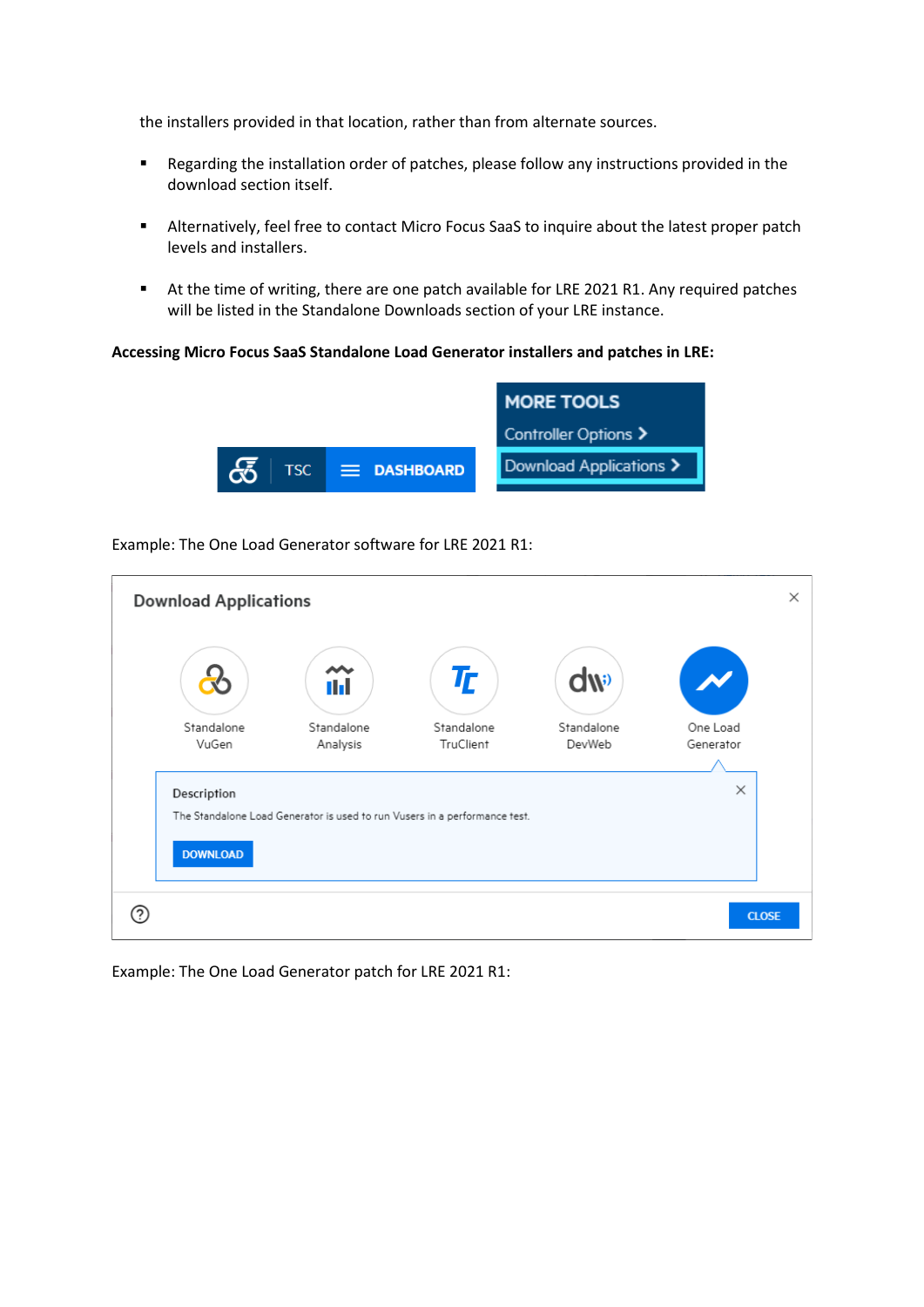

IMPORTANT: If a patch is installed, the installation normally removes the "LoadRunner Agent Service". Hence, if you use the load generator as a service (which is the recommended configuration), a patch might require that after its installation you reinstall the LoadRunner Agent Service using the "Agent Runtime Settings Configuration":

First, start the Agent Runtime Settings configuration, which can be located using the Windows Start menu, in "All Programs/Micro Focus".



Now enter the credentials for the service user. These are typically the domain or host level Windows credentials of the administrative user you used to install the load generator and its patch.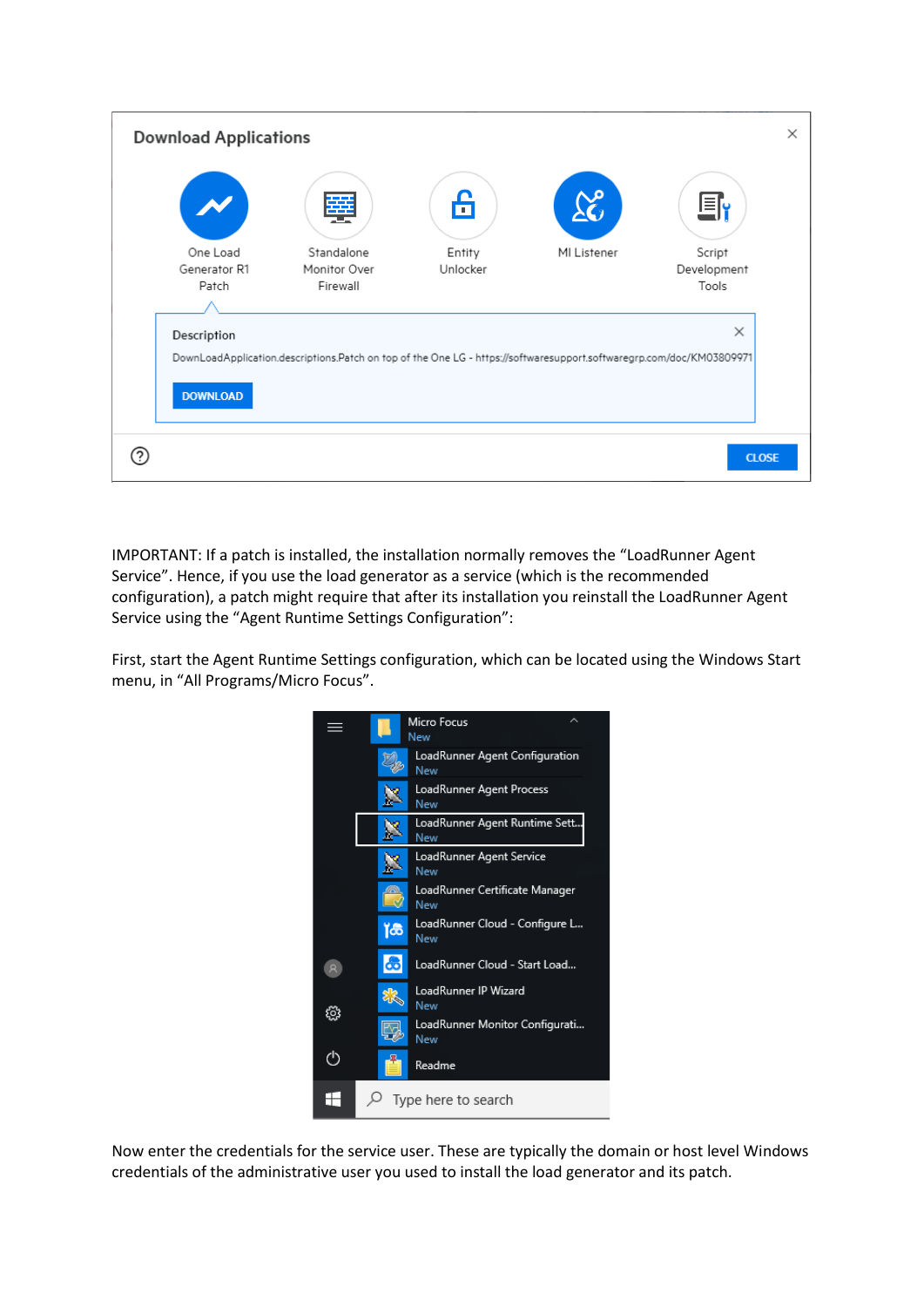| LoadRunner Agent Runtime Settings<br>м                                                                                                                                                                                                                                     |                                                                                  | $=$         |  |  |  |  |  |  |
|----------------------------------------------------------------------------------------------------------------------------------------------------------------------------------------------------------------------------------------------------------------------------|----------------------------------------------------------------------------------|-------------|--|--|--|--|--|--|
| LoadRunner can run virtual users on a Load Generator machine without the need for the user to manually log<br>in to the machine.<br>If you choose not to supply a user name and password, you must manually log in to this machine before<br>LoadRunner runs virtual users |                                                                                  |             |  |  |  |  |  |  |
| Domain:                                                                                                                                                                                                                                                                    | Allow virtual users to run on this machine without user login<br>WIN-T1INEQC4KC8 |             |  |  |  |  |  |  |
| User:                                                                                                                                                                                                                                                                      | anders                                                                           |             |  |  |  |  |  |  |
| Password:                                                                                                                                                                                                                                                                  |                                                                                  |             |  |  |  |  |  |  |
|                                                                                                                                                                                                                                                                            | Manual log in to this machine                                                    |             |  |  |  |  |  |  |
|                                                                                                                                                                                                                                                                            | Cancel<br>ок                                                                     | <b>Help</b> |  |  |  |  |  |  |

Acknowledge the confirmation popup:



Run "services" from the Windows start menu and verify that the "LoadRunner Agent Service" is installed and running:

| <b>Services</b><br>$\Omega$       |                                                                               |                                        |               |                     | $=$                    |  |  |  |  |  |
|-----------------------------------|-------------------------------------------------------------------------------|----------------------------------------|---------------|---------------------|------------------------|--|--|--|--|--|
| Action<br>File<br><b>View</b>     | Help                                                                          |                                        |               |                     |                        |  |  |  |  |  |
| <b>2 開 ▷ ■ Ⅱ ID</b><br>  最 <br>ାର |                                                                               |                                        |               |                     |                        |  |  |  |  |  |
| Services (Local)                  | ×<br>Name                                                                     | <b>Description</b>                     | <b>Status</b> | <b>Startup Type</b> | Log On As              |  |  |  |  |  |
|                                   | <b>Psec Policy Agent</b>                                                      | Internet Protocol security (IPsec) sup | Started       | Manual              | <b>Network Service</b> |  |  |  |  |  |
|                                   | E. KtmRm for Distributed Transaction Coor Coordinates transactions between th |                                        |               | Manual              | Network Service        |  |  |  |  |  |
|                                   | Link-Layer Topology Discovery Mapper                                          | Creates a Network Map, consisting o    |               | Manual              | <b>Local Service</b>   |  |  |  |  |  |
|                                   | LoadRunner Agent Service                                                      |                                        | Started       | Automatic           | Local System           |  |  |  |  |  |
|                                   | Media Center Extender Service                                                 | Allows Media Center Extenders to loc   |               | <b>Disabled</b>     | <b>Local Service</b>   |  |  |  |  |  |
|                                   | Microsoft .NET Framework NGEN v2.0.50 Microsoft .NET Framework NGEN           |                                        |               | <b>Disabled</b>     | <b>Local System</b>    |  |  |  |  |  |
|                                   | Microsoft .NET Framework NGEN v2.0.50 Microsoft .NET Framework NGEN           |                                        |               | <b>Disabled</b>     | Local System           |  |  |  |  |  |
|                                   | Microsoft .NET Framework NGEN v4.0.30 Microsoft .NET Framework NGEN           |                                        |               | Automatic (D        | Local System           |  |  |  |  |  |
|                                   | Extended $\lambda$ Standard                                                   |                                        |               |                     |                        |  |  |  |  |  |
|                                   |                                                                               |                                        |               |                     |                        |  |  |  |  |  |

Finally, we also recommend reconfiguring the host to refresh the connection and make it operational, for example using "Reconfigure Host" in the Hosts view in your project in LRE: